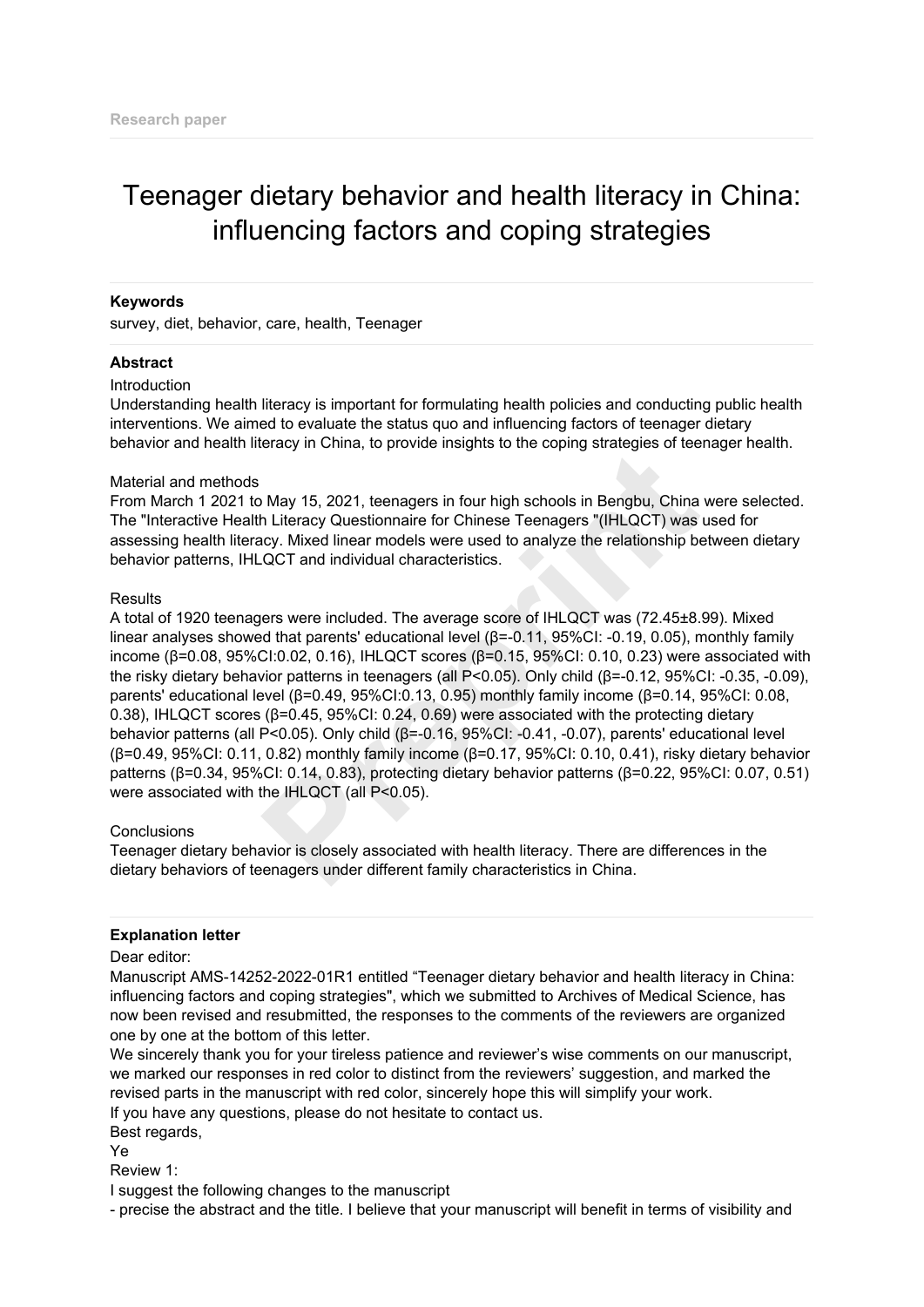citations if in the abstract the setting is mentioned (i.e. China)

Thank you, we have revised and indicated the setting as you kindly suggested, please see the revised title and abstract section.

- precise the aim between the abstract and the manuscript body. As of now, for me, it is unclear and slightly different.

Thank you for your kind suggestions, we have revised and explained the aim to make it more clear, please see the revised abstract and background section.

- the Methods section is very detailed but please on line 86 you mention "our city" - which one is this? Thank you, we have indicated the city as you kindly suggested.

## - is your questionnaire validated?

Thank you, the questionnaires were validated with good reliability, we have explained it in the revised method section, please see the revised manuscript.

- please provide the questionnaires you designed

Thank you, we have provided the questionnaires as you kindly requested.

# Review 2:

It is an interesting manuscript. Authors succeed to present their data in a clear way adding information to the existing literature. Therefore, I have no corrections to do and the manuscript can be published unaltered.

Thank you, we really appreciate your kind help in improving our manuscript.

# Review 3:

I've read with attention the paper of Wang et al. that is potentially of interest. The background and aim of the study have been clearly defined. The methodology applied is overall correct, the results are reliable and adequately discussed. I've only some minor comments: provided the questionnaires as you kindly requested.<br>
Therefore, I have no corrections to do and the manuscript can<br>
appreciate your kind help in improving our manuscript.<br>
The paper of Wang et al. that is potentially of i

- The references are not always as reported in the journal style. They have to be rechecked Thank you, we have checked and updated the references format as you kindly suggested, please see the revised manuscript.

- The authors should consider to include some recent papers recently published on the same argument on the Arch Med Sci

Thank you, we have checked and cited associated recently published reports in Arch Med Sci(Ref 11, 30,38, 39) as you kindly suggested, please see the revised manuscript.

# Review 4:

# GENERAL COMMENTS

The issue of Health Literacy empowerment in the all-ages population, with emphasis being given to youth, is of critical importance for addressing public health issues related to dietary habits and subsequent health problems. However, the overall impression concerning this study, is that the issues examined "Teenager dietary behavior and health literacy: influencing factors and coping strategies", are not appropriately exposed, analyzed, and discussed.

As a result, there is no evidence provided about the novelty of the study, the importance of obtained results, their presentation, and discussion. Several information is not mentioned and discussed: The relation between teenagers' dietary behavior & Health Literacy, which is the study's subject, is totally absent from the discussion. What is the effect of Health Literacy on teenagers' dietary behavior? What is its correlation with the variables being examined? Furthermore, the country's teenagers' Health Literacy profile -according to the mentioned studies- should be further mentioned either in the Introduction or in the Discussion section. Furthermore, English language editing should be advisable. Thank you for your kind suggestions, we have added more explanations on the relation between teenagers' dietary behavior & Health Literacy, please see the revised discussion section. Besides, we have explained the China's teenagers' Health Literacy profile in the revised Introduction or in the Discussion section as you kindly suggested. Furthermore, we have carefully checked and corrected the grammar as possible as we can, see the revised manuscript. Besides, since we are not native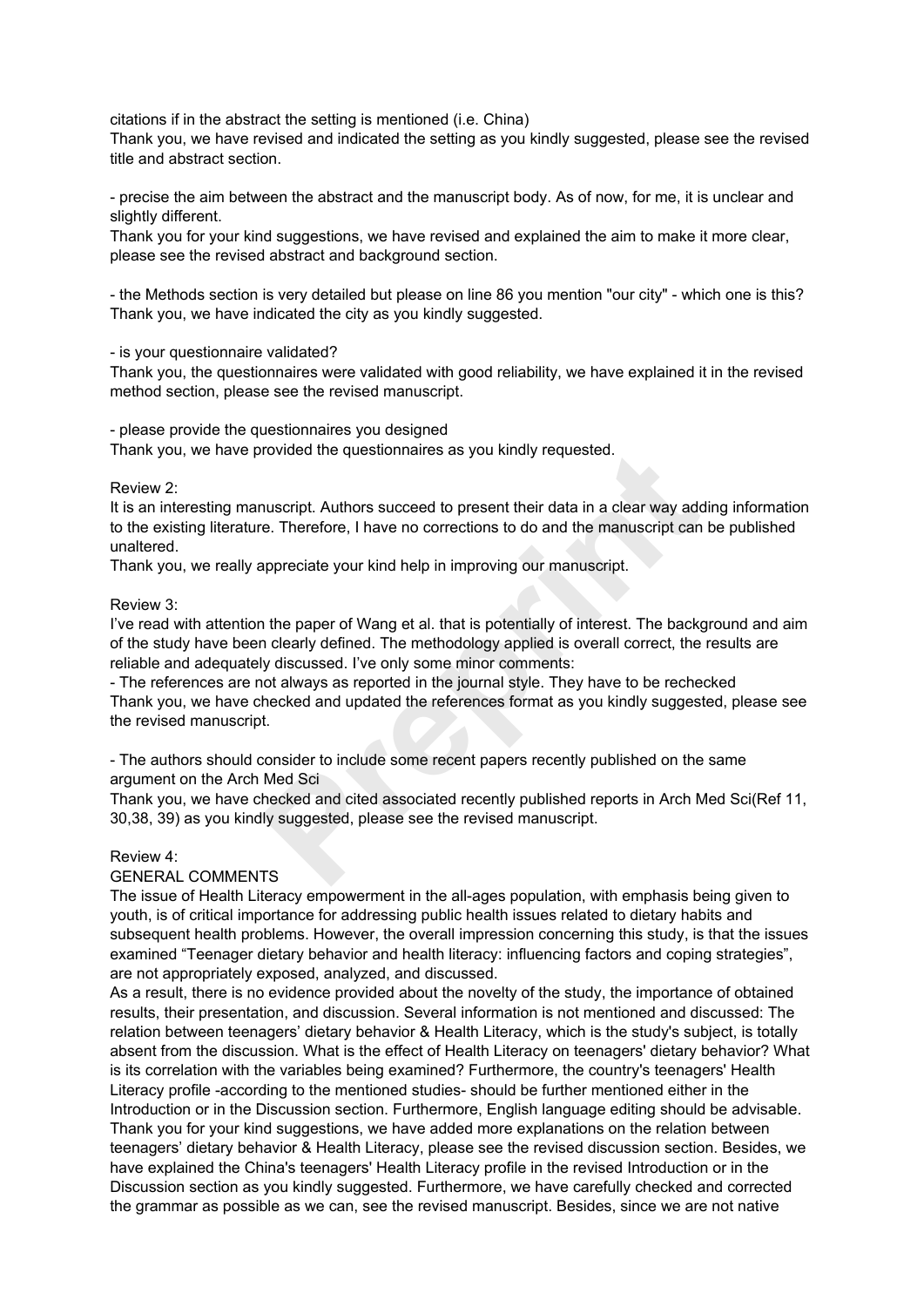English speaker, we have sent our manuscript to for native language editing, see the revised manuscript and enclosed language editing certificate.

Specific comments:

1)□Line 114: Which were the possible corrected problems? Thank you, we have explained the possible corrected problems as you kindly suggested, please see the revised method section.

 $2$ ) $\Box$ Lines 170-71: How this result (the percentage of 36.98% of teenagers having good Health Literacy was extracted? What was the effect of subjects' age (10-18 years of age), and sex? Thank you for your kind consideration, 36.98% teenagers' IHLQCT was ≥70 points with good health literacy. We have checked effect of subjects' age and sex on the health Literacy, we have not found the group differences, which may be associated with the small sample size. We have explained this as you kindly suggested, please see the revised discussion section.

3) Lines 178-79: Definition of relative evidence is needed: what is an adverse eating behavior, how is it expressed & justified? Which are the related adverse eating behaviors mentioned here? Thank you for your kind suggestions, we have checked and explained the adverse eating behavior as you kindly suggested, please see the revised discussion section.

4)□Lines 180-81: In what specific ways level of students' Health Literacy is achieved, specifically teenagers' HL??

Thank you, we have explained the expected teenagers' HL as you kindly suggested, please see the revised discussion section.

5)□Line 186: «Factor analysis is one of the methods to study dietary patterns»: Methodological justification for this is needed.

Thank you, we have removed this sentence as you kindly considered, please see the revised discussion section.

6)□Lines 187-88: Definition of chronic non-communicable diseases is needed. Thank you for your suggestion, we have provided the definition of chronic non-communicable diseases as you kindly suggested, please see the revised discussion section. nd suggestions, we nave checked and explained the adverse eati<br>please see the revised discussion section.<br>*Preprion and the expected teenagers'* HL as you kindly suggested, please is achieved, is<br>axplained the expected tee

7)□Lines 189-91: references are not provided.

Thank you, we have added the related references (Ref38, 39) as you kindly suggested, please see the revised discussion section.

8)□Lines 191-92: references are also needed.

Thank you, we have added the related references(Ref40, 41) as you kindly suggested, please see the revised discussion section.

9) Lines 192-95: Lack of clarification, major issues are not discussed: how this heterogeneity (those differences) are expressed in the referred studies, and which are the similarities in the factors of determining dietary patterns? A brief mention of those factors should be advisable. Thank you for your kind suggestion, we have explained the potential factors as you kindly advised, please see the revised discussion section.

10)□Lines 197-99: How is this consumption reached? Is it a general statement, or a result of the present study? It remains to be cleared.

Thank you, we have explained it as you kindly suggested, please see the revised discussion section.

11) Lines 208-09: "promoting some children's health problems": Which dietary health problems are usually frequent in teenagers?

Thank you, we have explained the common dietary health problems as you kindly suggested, please see the revised the discussion section.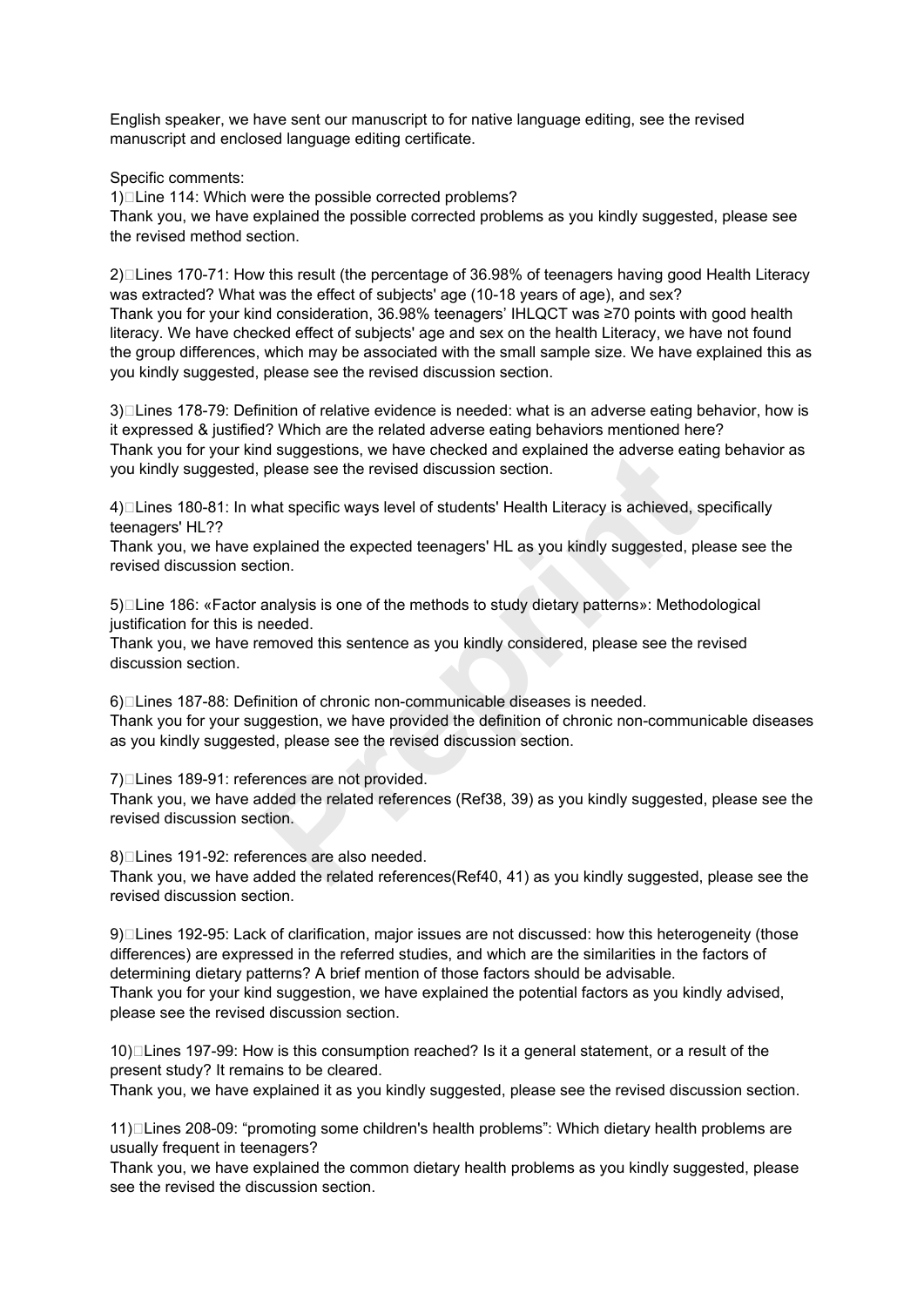12) $\Box$ Lines 218, 220, 225: There are no References provided for the studies mentioned. Thank you, we have checked and added the references as you kindly suggested, please see the revised discussion section.

13) The relation between teenager dietary behavior & health Literacy, which is the study's subject, is totally absent from the discussion. What is the effect of Health Literacy on teenagers' dietary behavior? What is its correlation with the variables being examined?

Thank you for your kind suggestions, we have added more explanations and discussions on the teenagers' dietary behavior and health literacy as you kindly suggested, please see the revised manuscript.

Section Editor recommendation

The paper needs serious improvements in the Discussion part.

Thank you, we have revised the discussions section based on our findings to make it more logic and clear, please see the revised manuscript.

[respose letter.docx](https://www.editorialsystem.com/dl/a/266682/b2054d67716bf74f6a108c20fb983383/)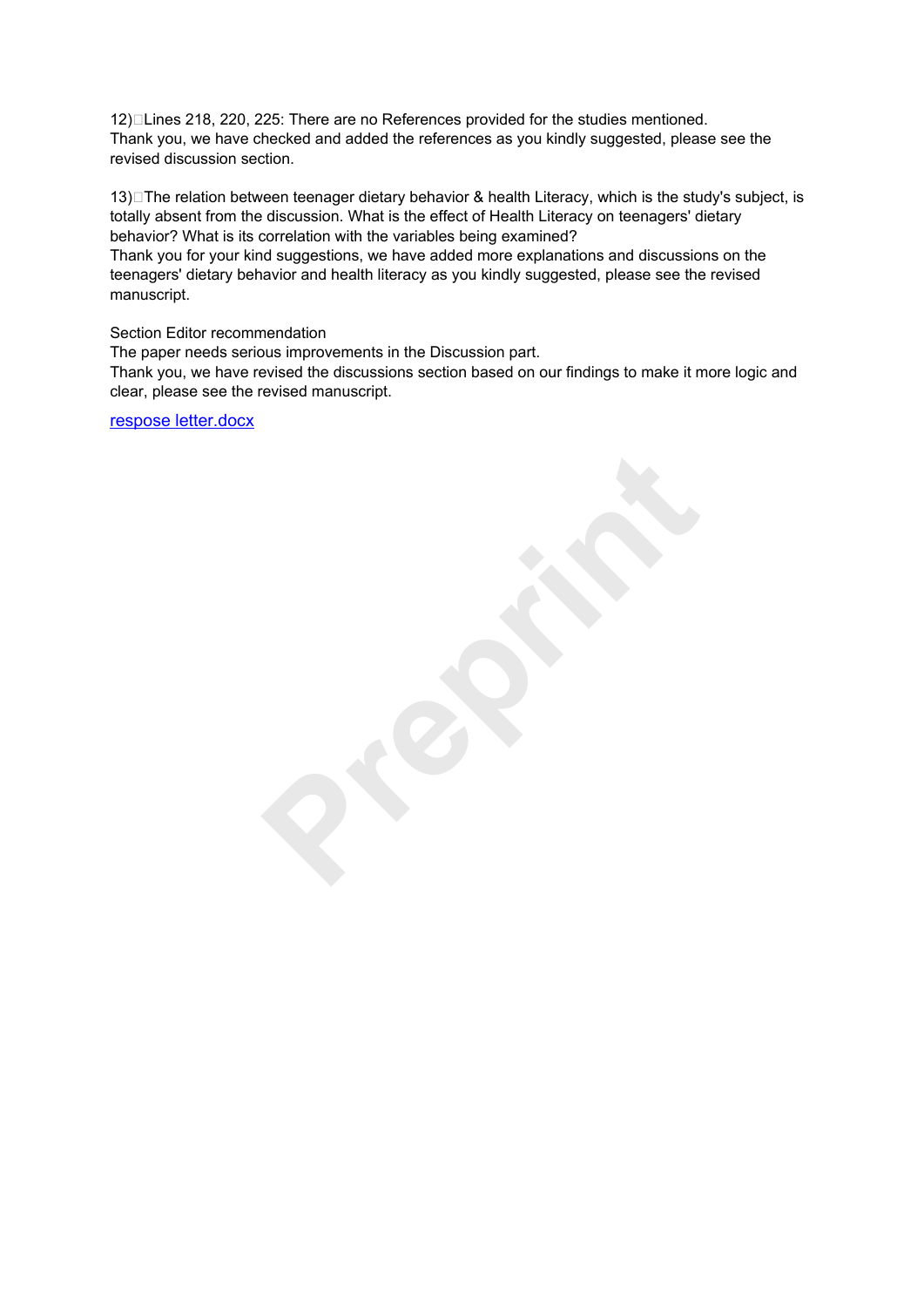| <b>Title page</b>                                                                                                         |
|---------------------------------------------------------------------------------------------------------------------------|
| Title: Teenager dietary behavior and health literacy in China: influencing factors and coping                             |
| strategies                                                                                                                |
| Running title: dietary behavior & health literacy                                                                         |
| Authors: Xi Wang <sup>1</sup> , Li Zhang <sup>1</sup> , Na Li <sup>1</sup> , Dong Xu <sup>1</sup> , Hong Ye <sup>#1</sup> |
| <sup>1</sup> , School of Nursing, Bengbu Medical College                                                                  |
| #, Corresponding author                                                                                                   |
| Corresponding to: Hong Ye avs6447421chef@163.com                                                                          |
| Address: No. 2600, Donghai Avenue, Bengbu City, Anhui Province, China.                                                    |
| Telephone: 136109118608                                                                                                   |
| Fax: 1042 2421 9121                                                                                                       |
|                                                                                                                           |
|                                                                                                                           |
|                                                                                                                           |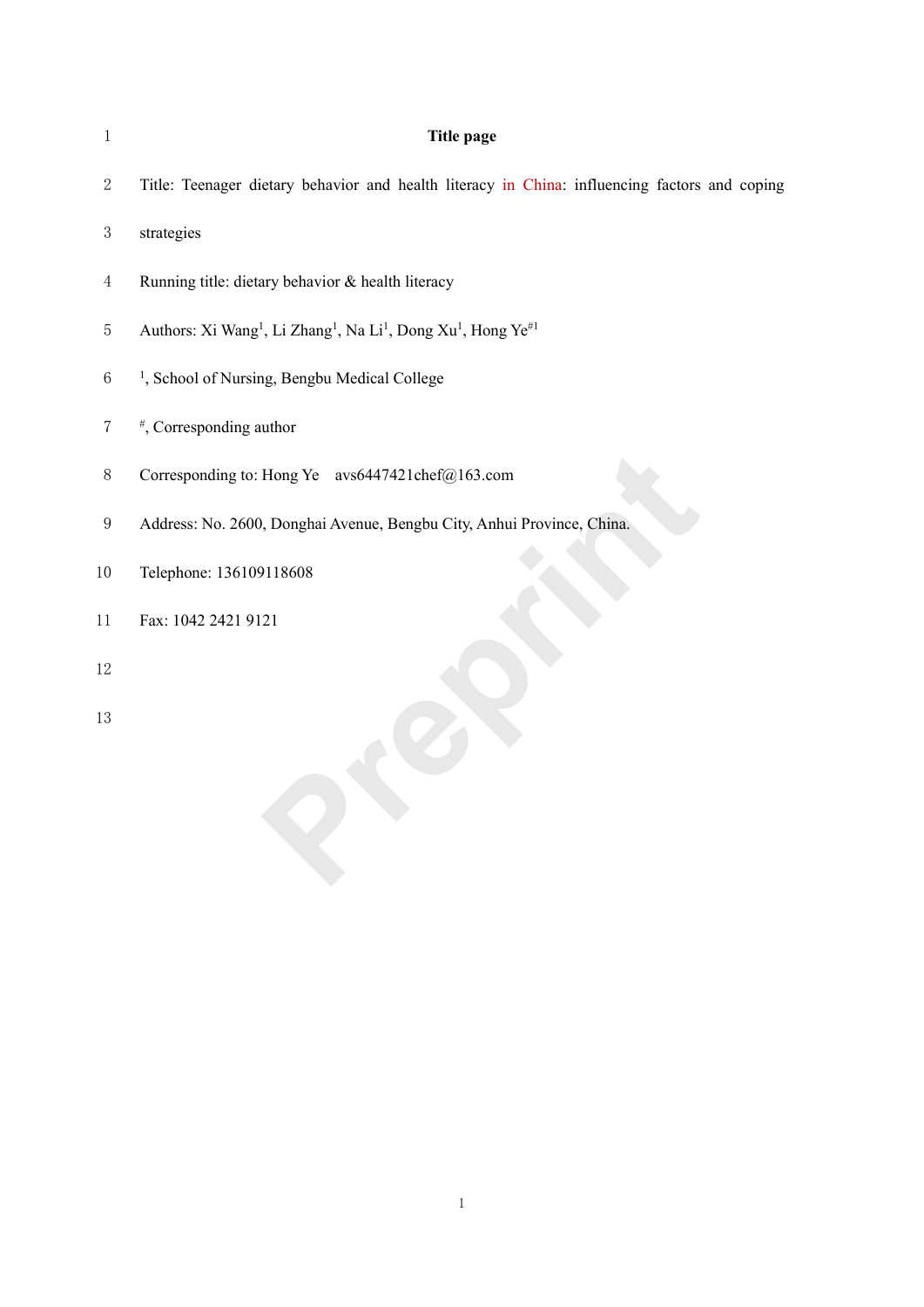| 14 | Teenager dietary behavior and health literacy in China: influencing factors and coping                  |
|----|---------------------------------------------------------------------------------------------------------|
| 15 | strategies                                                                                              |
| 16 |                                                                                                         |
| 17 | <b>Abstract</b>                                                                                         |
| 18 | Introduction: Understanding health literacy is important for formulating health policies and            |
| 19 | conducting public health interventions. We aimed to evaluate the status quo and influencing factors     |
| 20 | of teenager dietary behavior and health literacy in China, to provide insights to the coping strategies |

of teenager health.

 Methods: From March 1 2021 to May 15, 2021, teenagers in four high schools in Bengbu, China were selected. The "Interactive Health Literacy Questionnaire for Chinese Teenagers "(IHLQCT) was used for assessing health literacy. Mixed linear models were used to analyze the relationship between dietary behavior patterns, IHLQCT and individual characteristics. arch 1 2021 to May 15, 2021, teenagers in four high schools in Be<br><sup>9</sup> "Interactive Health Literacy Questionnaire for Chinese Teenagers<br><sup>9</sup> Sing health literacy. Mixed linear models were used to analyze the<br><sup>9</sup> Ahavior patt

Results: A total of 1920 teenagers were included. The average score of IHLQCT was (72.45±8.99).

Mixed linear analyses showed that parents' educational level (β=-0.11, 95%CI: -0.19, 0.05), monthly

- family income (β=0.08, 95%CI:0.02, 0.16), IHLQCT scores (β=0.15, 95%CI: 0.10, 0.23) were
- 29 associated with the risky dietary behavior patterns in teenagers (all P<0.05). Only child ( $\beta$ =-0.12,
- 95%CI: -0.35, -0.09), parents' educational level (β=0.49, 95%CI:0.13, 0.95) monthly family income
- (β=0.14, 95%CI: 0.08, 0.38), IHLQCT scores (β=0.45, 95%CI: 0.24, 0.69) were associated with the
- protecting dietary behavior patterns(all P<0.05). Only child (β=-0.16, 95%CI: -0.41, -0.07), parents'
- educational level (β=0.49, 95%CI: 0.11, 0.82) monthly family income (β=0.17, 95%CI: 0.10, 0.41),
- risky dietary behavior patterns (β=0.34, 95%CI: 0.14, 0.83), protecting dietary behavior patterns
- 35 ( $\beta$ =0.22, 95%CI: 0.07, 0.51) were associated with the IHLQCT (all P<0.05).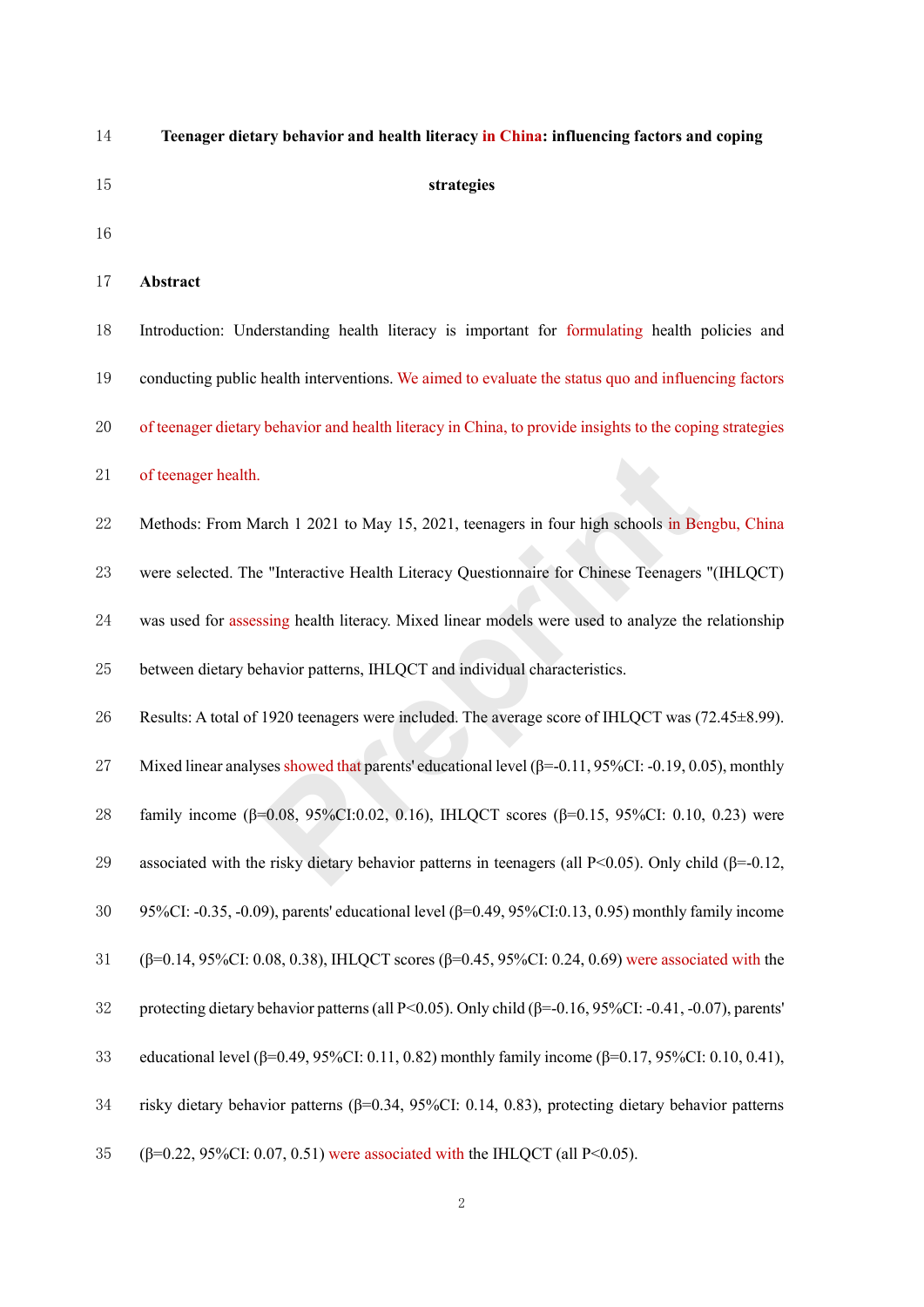Conclusions: Teenager dietary behavior is closely associated with health literacy. There are differences in the dietary behaviors of teenagers under different family characteristics in China.

**Keywords**: Teenager; diet; behavior; health; care; survey

**Background**

 Health literacy refers to the ability of individuals to obtain, understand, adopt and process health 42 information and services, and make correct judgments and decisions through the health information and services, and maintain and promote their own health[1, 2]. Health literacy is a key factor to measure the overall health level of residents. Low health literacy can increase the prevalence of many types of diseases and affect the quality of public health[3]. Improving the health literacy of the whole people will help to improve the public's self-care awareness and health care ability, and it plays a positive role in improving the health status of the population[4-6]. Eating habits are important behaviors that determine the dietary structure and nutritional status of residents, which are closely related to the occurrence, development and prognosis of diseases[7, 8]. Understanding the residents' health literacy and eating habits will help the government to understand people's conditions, formulate targeted health policies, and help improve the level of public health[9]. Middle school students are in a critical period of growth and development, and their behavioral habits and health at this stage can have an important impact on adulthood[10, 11]. The results of the several national student physique and health surveys[12-14] in China conducted from 1985 to 2018 show that the detection rate of overweight and obesity among students aged 7-22 has increased year by year, which is mainly related to the daily eating behavior of students. Previous studies[15-18] maintain and promote their own health[1, 2]. Health literacy is a lll health level of residents. Low health literacy can increase the peases and affect the quality of public health[3]. Improving the healt will help to impr

have shown that low health literacy increases the risk of bad health behaviors such as smoking and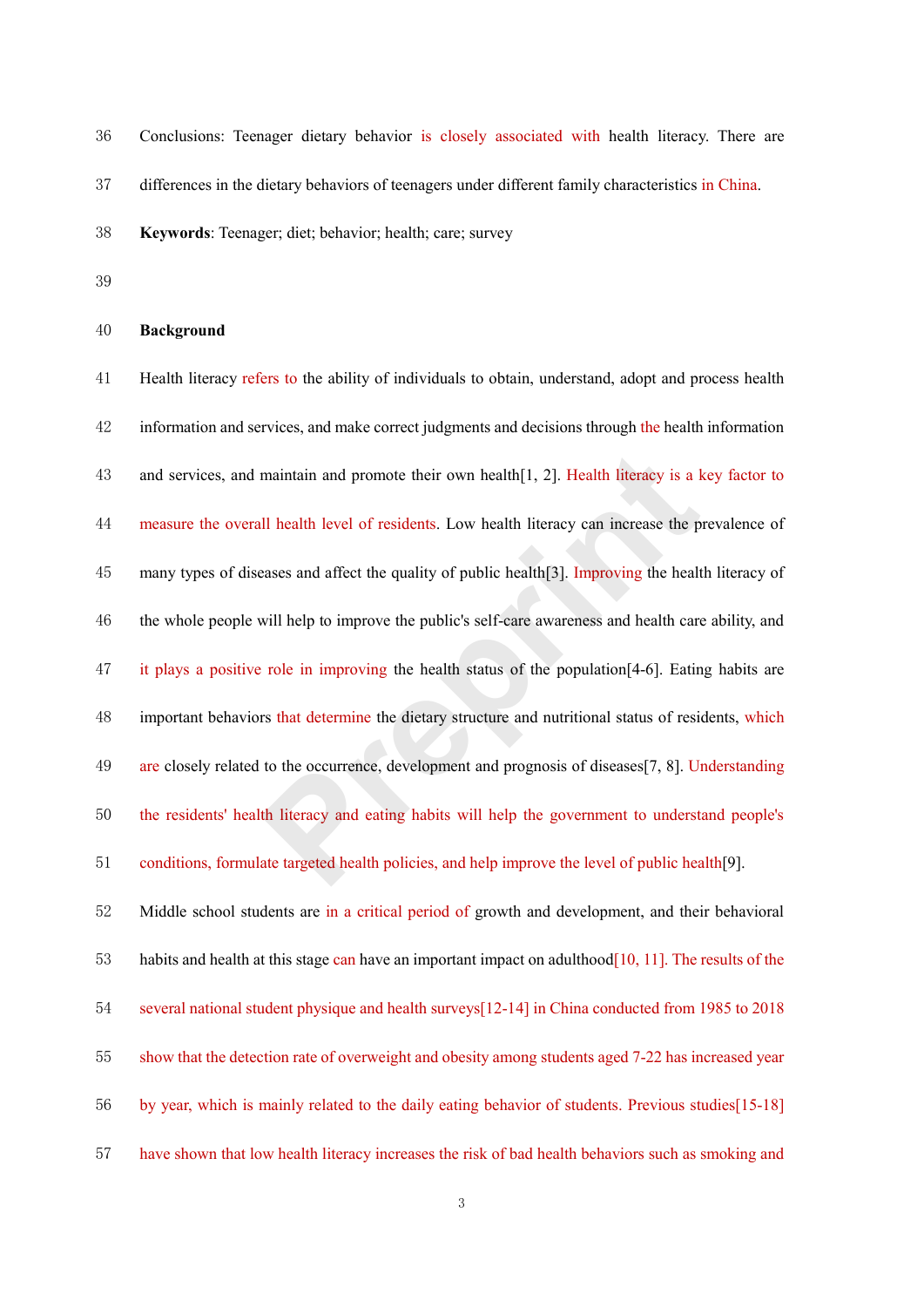drinking among adolescents. To this end, this study aimed to understand the dietary behavior patterns of Chinese teenagers aged 10-18 years, to evaluate the related factors affecting dietary behavior patterns and health literacy, thereby providing scientific basis for formulating dietary behavior interventions to improve teenager health.

**Methods**

Ethics

In this study, all methods were performed in accordance with the relevant guidelines and regulations.

This study protocol had been verified and approved by the ethical committee of The First Affiliated

- Hospital of Bengbu Medical College (Approval number:2018045). And written informed consents
- had been obtained from the included teenagers and their parents.
- Sample size calculation
- The stratified cluster sampling was adopted, and the minimum sample size of each stratum was
- calculated by referring to the sample size calculation method of "Chinese Citizens' Health Literacy

$$
N = \frac{\mu_{\alpha}^2 \times \pi(1-\pi)}{\delta^2} \times \text{def}f
$$

71 Survey"[19]:  $\delta$ , N was the sample size;  $\pi$  was the awareness rate of a 72 certain health knowledge or the formation rate of behavior in the monitoring indicators,  $\pi = 50\%$  in 73 this survey;  $\varepsilon$  was the allowable error, which could be determined according to the value of the selected rate and other specific circumstances, it was usually controlled within 10%-15%, in order 75 to ensure the accuracy, this survey took  $\varepsilon = 10\%$ ; *Deff* was the random effect of complex sampling, we took *deff* =1.8. Considering the loss of respondents, the loss to follow-up rate was calculated as  $77 \quad 10\%$ , that was, an additional N<sup>\*</sup>10% needed to be added. In addition, considering the stratification factors, there were 2 layers for gender and 3 layers for school level with a total of 6 layers, and the 79 final sample size should at least be:  $N=311$  persons/layer  $\times$  6 layer = 1866. **Properties and approved by the ethical committee of The Fi<br>
<b>Properties** u Medical College (Approval number:2018045). And written inform<br>
from the included teenagers and their parents.<br>
ation<br>
ter sampling was adopted, a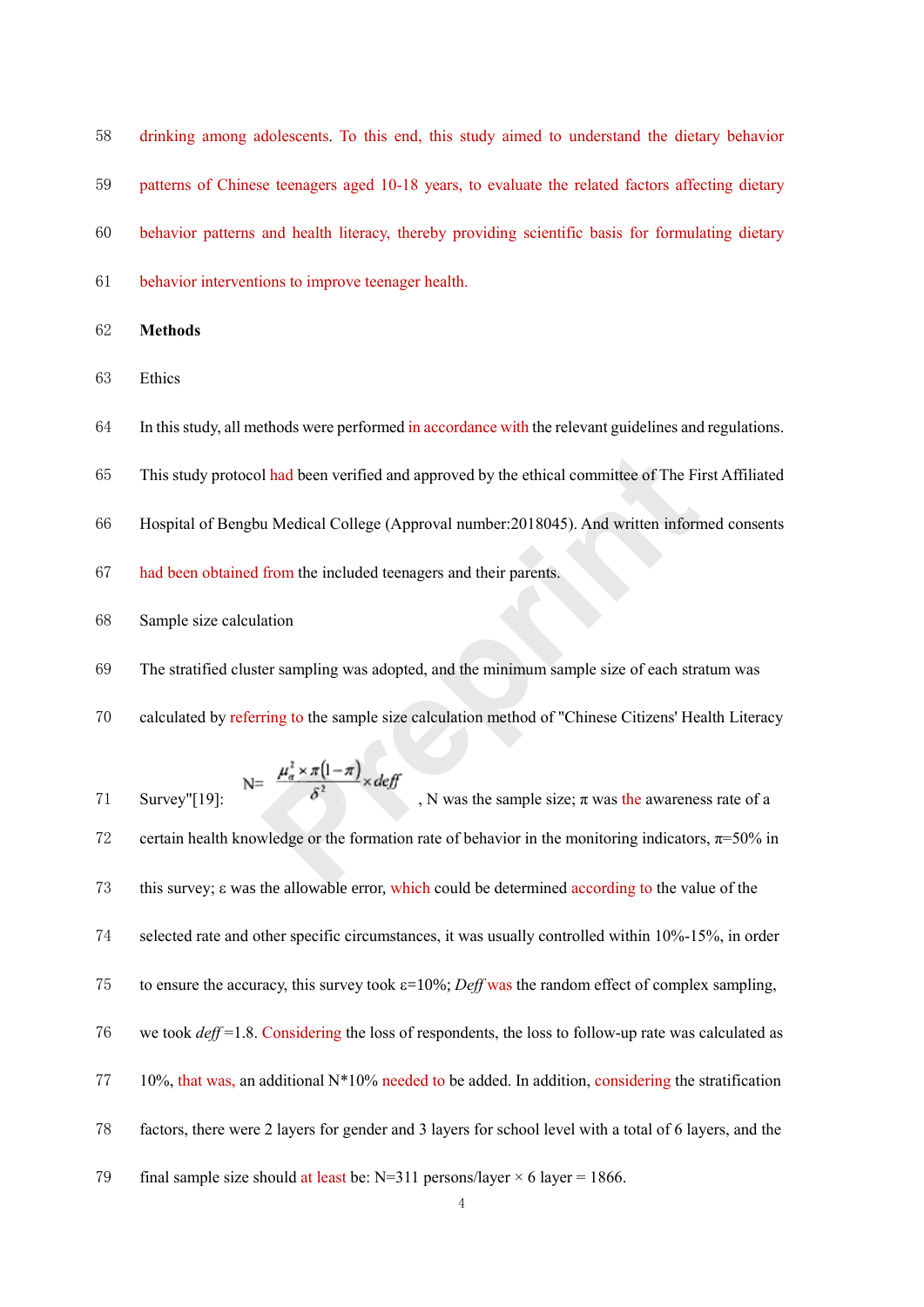| 80 | Participants |
|----|--------------|
|    |              |

- According to the principles of geographical distribution and convenience sampling, from March 1
- 2021 to May 15, 2021, teenagers in four junior and senior high schools of Bengbu city, China were
- selected. The inclusion criteria for participants were that the age of teenagers was between 10 and
- 84 18 years old, and the children and their parents signed an informed consent form.

## Survey content

- Following contents and information were collected and analyzed:
- (1) General information: On the basis of extensive reading of the literature, we collected the personal
- information including gender, school type, whether the student is the only child in the family, self-
- assessment of the family's economic status and parents' educational level;
- (2) Health literacy evaluation: The "Interactive Health Literacy Questionnaire for Chinese Teenagers "(IHLQCT)[20] was used for the evaluation of health literacy. The Cronbach's alpha coefficient of the questionnaire was 0.84, the split-half reliability was 0.84, and the standard correlation validity was 0.31, indicating good reliability and validity. The survey content of IHLQCT included five parts: basic situation, health knowledge, health concept, health skills and health behavior. Referring to the scoring method of the Chinese Citizens Health Literacy Questionnaire, when the actual score of the overall questionnaire was greater than or equal to 70 points, indicating that the respondents have high health literacy, otherwise it was rated as low health literacy. ation: On the basis of extensive reading of the literature, we collected<br>ling gender, school type, whether the student is the only child in the<br>family's economic status and parents' educational level;<br>y evaluation: The "In
- 99 (3) Dietary behavior evaluation: We referred to the "2014 National Student Physical Fitness and Health Survey Questionnaire" to evaluate the frequency of dietary behaviors in the past 7 days, including eating breakfast, tofu or soy products, eggs such as eggs and duck eggs, meat, aquatic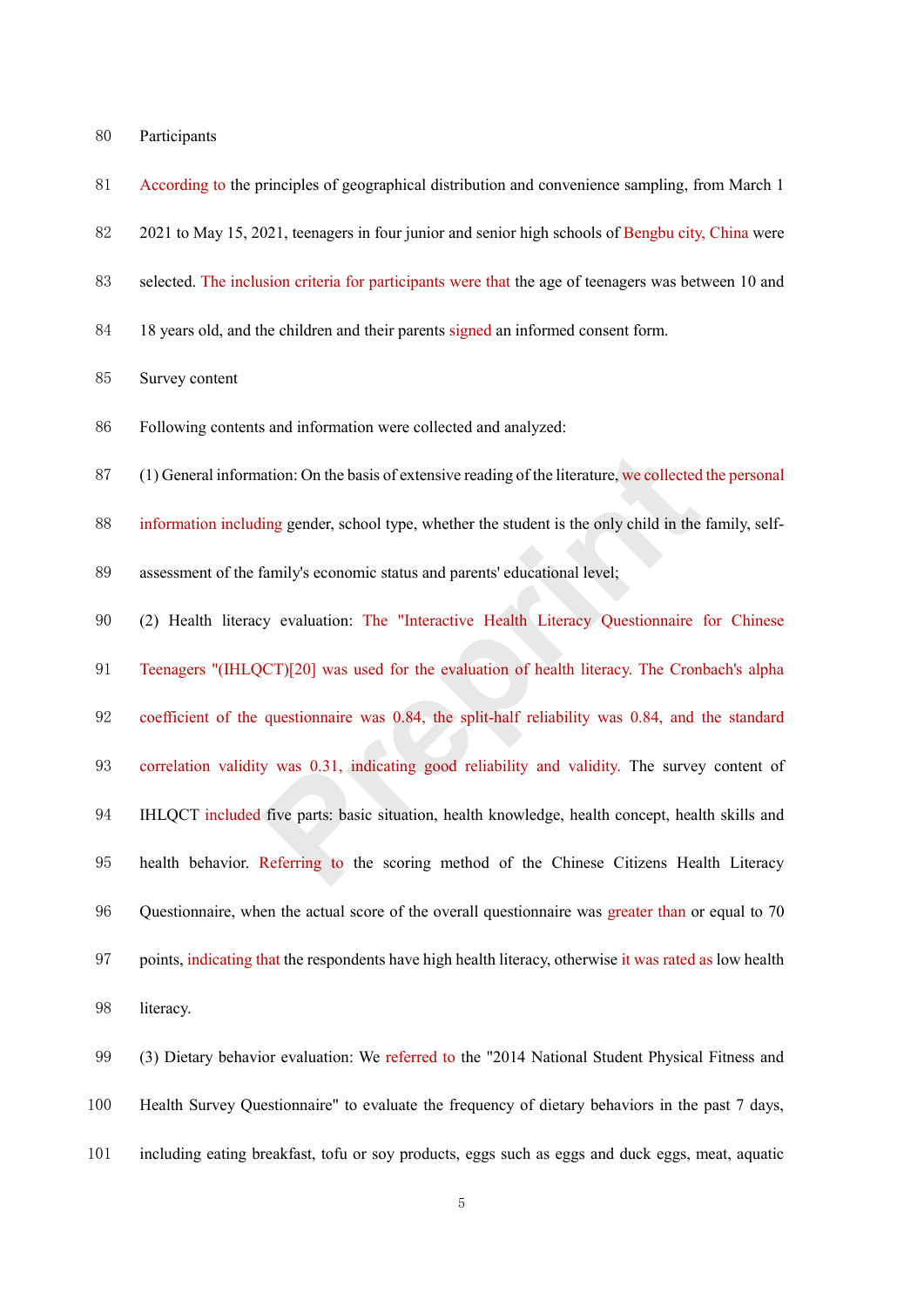| 102 | products, milk and dairy products, fresh vegetables and fruits, fried foods, sweets, snacks and      |
|-----|------------------------------------------------------------------------------------------------------|
| 103 | frequency of eating out. The frequency of the above eating behaviors was divided into 5 grades       |
| 104 | (never = 0, less than 1 time = 1, 1-2 = 2, 3-5 times = 3, 6-7 times = 4) accordingly. The Cronbach's |
| 105 | alpha coefficient of the questionnaire on the dietary behaviors was 0.82 with good reliability and   |
|     |                                                                                                      |

validity[21].

Survey implementation and quality control

In order to reduce the bias of the survey, the investigators received special training before survey.

- We explained the purpose of the survey, the requirements and precautions for completing the
- questionnaire, emphasizing that the questionnaire was anonymous to reduce students' concerns and
- ensure the authenticity of the results. The two researchers supervised the whole process of the
- investigation, collected the questionnaires on the spot, and corrected the problems in time.

Statistical analysis

 We used EpiData 3.0 software to input and develop the database. Stata 13.1 software was used for data analysis. The dietary pattern was based on the average daily intake of vegetables and fruits, and the number of days in a week for breakfast, milk, sugar-sweetened beverages, fried foods, high- energy snacks, and eating out. The principal components in factor analysis with P<0.05 were used after correcting the resting factors. All the ten dietary items were included in the analysis using the method of the maximization of variance orthogonal rotation, and the dietary behavior pattern was 120 determined with an eigenvalue  $\geq 1$ . When the absolute value of the factor loading was  $\geq 0.35$ , it was considered to be a good representative of the principal component, and then to determine the eating 122 behavior patterns of teenagers. We used the rank sum test to compare the differences in factor scores of dietary behavior patterns of teenagers. Mixed linear models were used to analyze the relationship purpose of the survey, the requirements and precautions for complements and precautions for complements the questionnaire was anonymous to reduce students' dicity of the results. The two researchers supervised the whole pr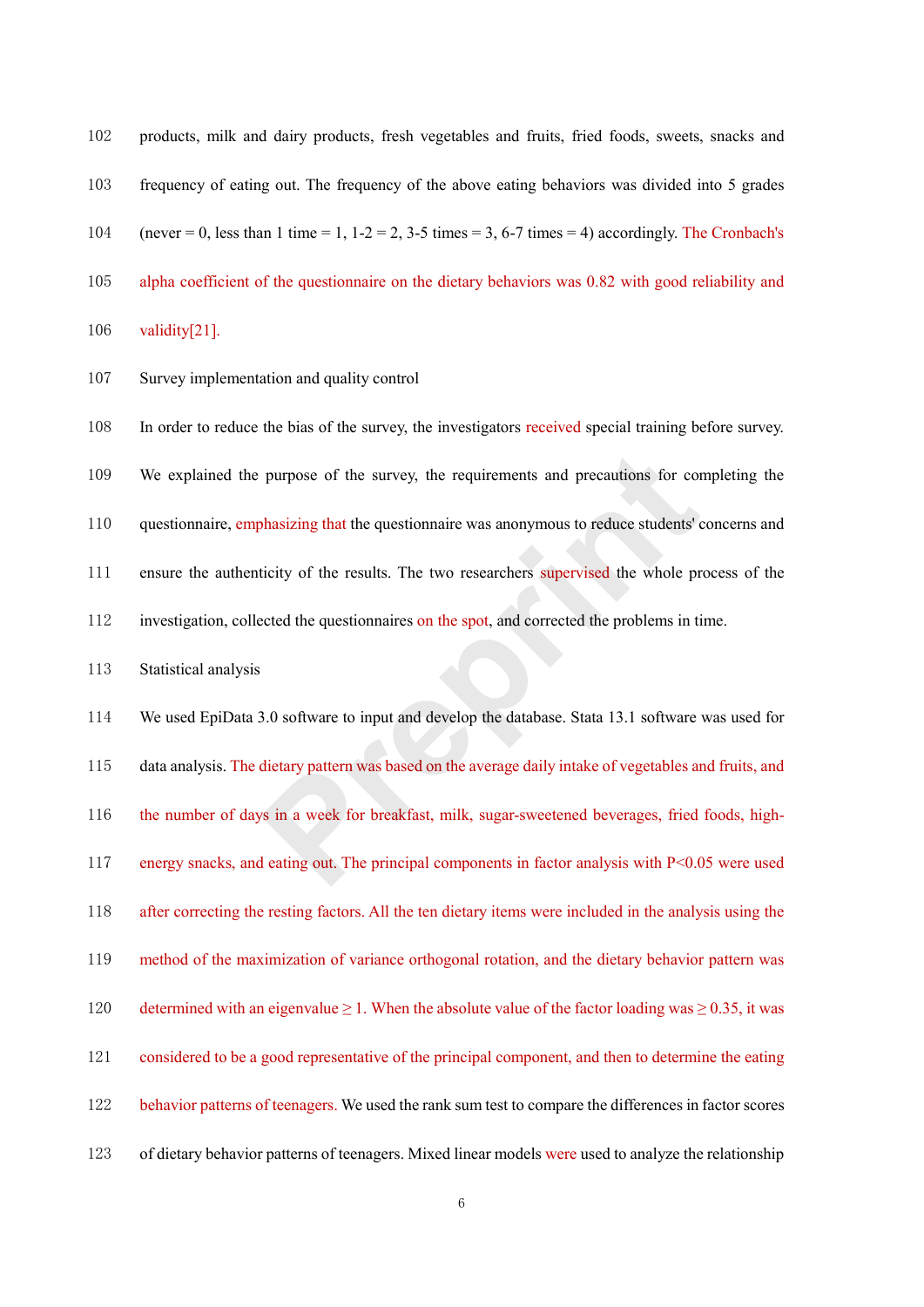| 124 | between dietary behavior patterns, IHLQCT and individual characteristics of the respondents. The         |
|-----|----------------------------------------------------------------------------------------------------------|
| 125 | test level was $\alpha$ =0.05 in this study.                                                             |
| 126 | <b>Results</b>                                                                                           |
| 127 | 1960 questionnaires were distributed in this study, and a total of 1920 valid questionnaires were        |
| 128 | obtained. The effective rate of questionnaire recovery was 97.96%. The average score of IHLQCT           |
| 129 | was $(72.45\pm8.99)$ . The characteristics of included teenagers were presented in Table 1.              |
| 130 |                                                                                                          |
| 131 | Table 1 The characteristics of included teenagers                                                        |
| 132 | Two dietary behavior patterns in teenagers were obtained, its cumulative variance contribution rate      |
| 133 | was 45.16%. The contribution rate of pattern 1 was $23.21\%$ , which was mainly related to sugar-        |
| 134 | sweetened beverages, fried foods, high-energy snacks, and eating out, it was named as risky dietary      |
| 135 | behavior pattern. The contribution rate of pattern 2 was 21.95%, which was mainly related to             |
| 136 | vegetables, fruits, breakfast, milk, it was named as protective dietary behavior pattern (Table 2).      |
| 137 | Table 2 Factor loading matrix of dietary behavior patterns in teenagers                                  |
| 138 |                                                                                                          |
| 139 | As presented in Table 3, univariate analyses showed that body mass index (BMI) and IHLQCT                |
| 140 | scores was associated with the risky dietary behavior pattern (all P<0.05). Gender, age, BMI, only       |
| 141 | child, parents' educational level, monthly family income (RMB) and IHLQCT scores were                    |
| 142 | associated with the protecting dietary behavior pattern (all $P<0.05$ ).                                 |
| 143 | Table 3 Univariate analyses on the characteristics and dietary behavior patterns                         |
| 144 |                                                                                                          |
| 145 | As presented in Table 4, Mixed linear analyses showed that parents' educational level $(\beta = 0.11)$ , |

7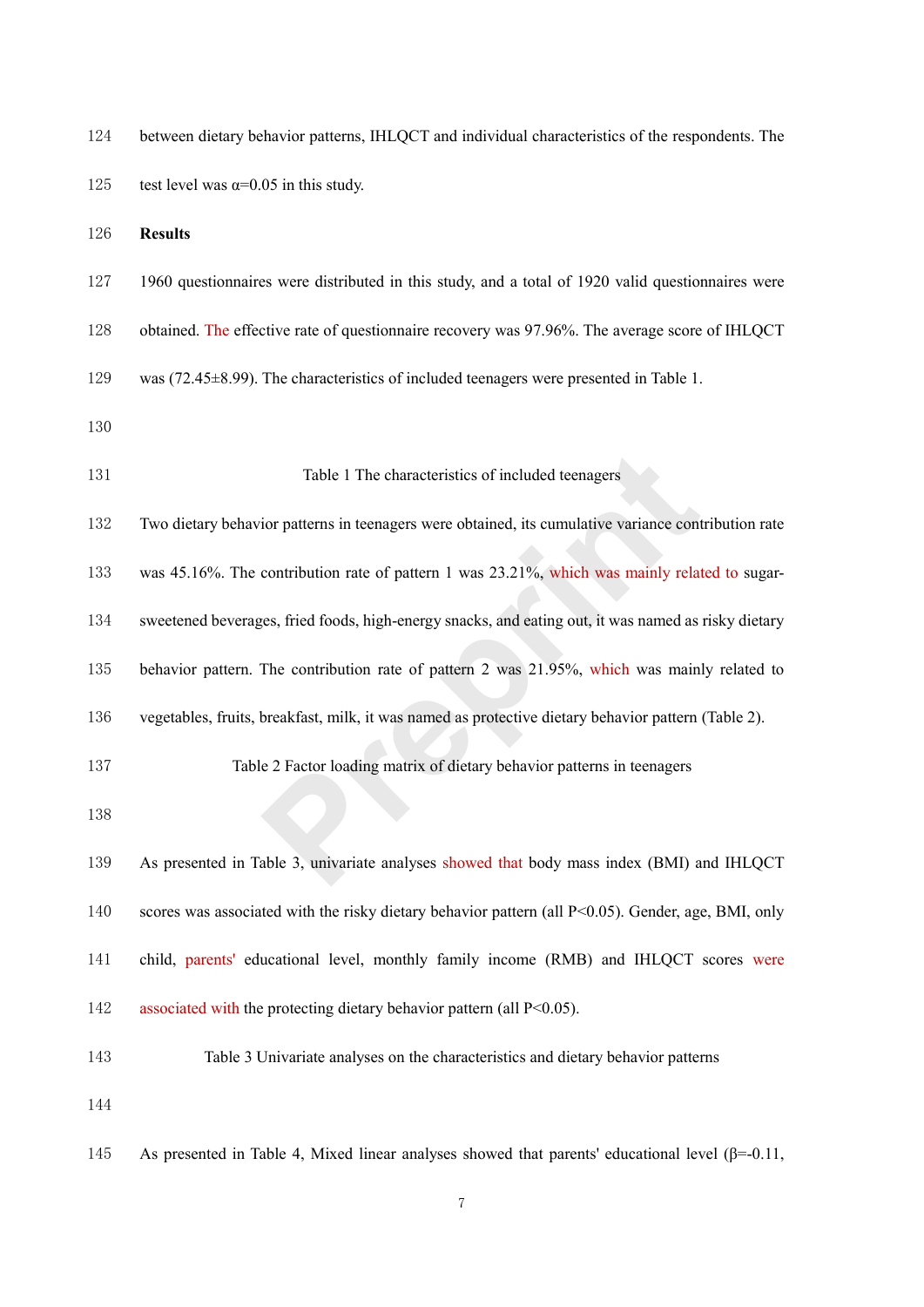| 146 | 95%CI: -0.19, 0.05), monthly family income ( $\beta$ =0.08, 95%CI:0.02, 0.16), IHLQCT scores( $\beta$ =0.15,      |
|-----|-------------------------------------------------------------------------------------------------------------------|
| 147 | 95%CI: 0.10, 0.23) were associated with the risky dietary behavior patterns in teenagers(all P<0.05).             |
| 148 | Table 4 Mixed linear analyses on the between characteristics and risky dietary behavior patterns in               |
| 149 | teenagers                                                                                                         |
| 150 |                                                                                                                   |
| 151 | As presented in Table 5, mixed linear analyses showed that only child $(\beta=0.12, 95\%CI: -0.35, -0.35)$        |
| 152 | 0.09), parents' educational level( $\beta$ =0.49, 95%CI:0.13, 0.95) monthly family income( $\beta$ =0.14, 95%CI:  |
| 153 | 0.08, 0.38), IHLQCT scores $(\beta=0.45, 95\%$ CI: 0.24, 0.69) were associated with the protecting dietary        |
| 154 | behavior patterns in teenagers(all P<0.05).                                                                       |
| 155 | Table 5 Mixed linear analyses on the relationship between characteristics and protecting dietary                  |
| 156 | behavior patterns in teenagers                                                                                    |
| 157 |                                                                                                                   |
| 158 | As presented in Table 6, mixed linear analyses showed that only child ( $\beta$ =-0.16, 95%CI: -0.41, -           |
| 159 | 0.07), parents' educational level( $\beta$ =0.49, 95%CI: 0.11, 0.82) monthly family income( $\beta$ =0.17, 95%CI: |
| 160 | 0.10, 0.41), risky dietary behavior patterns( $\beta$ =0.34, 95%CI: 0.14, 0.83), protecting dietary behavior      |
| 161 | patterns ( $\beta$ =0.22, 95%CI: 0.07, 0.51) were associated with the IHLQCT in teenagers (all P<0.05).           |
| 162 | Table 6 Mixed linear analyses on the relationship between characteristics and IHLQCT in                           |
| 163 | teenagers                                                                                                         |
| 164 |                                                                                                                   |
| 165 | <b>Discussions</b>                                                                                                |
| 166 | Health literacy is a comprehensive reflection of health-related abilities. It starts with acquiring               |
| 167 | health knowledge and takes understanding as a link, and then transforms the acquired health                       |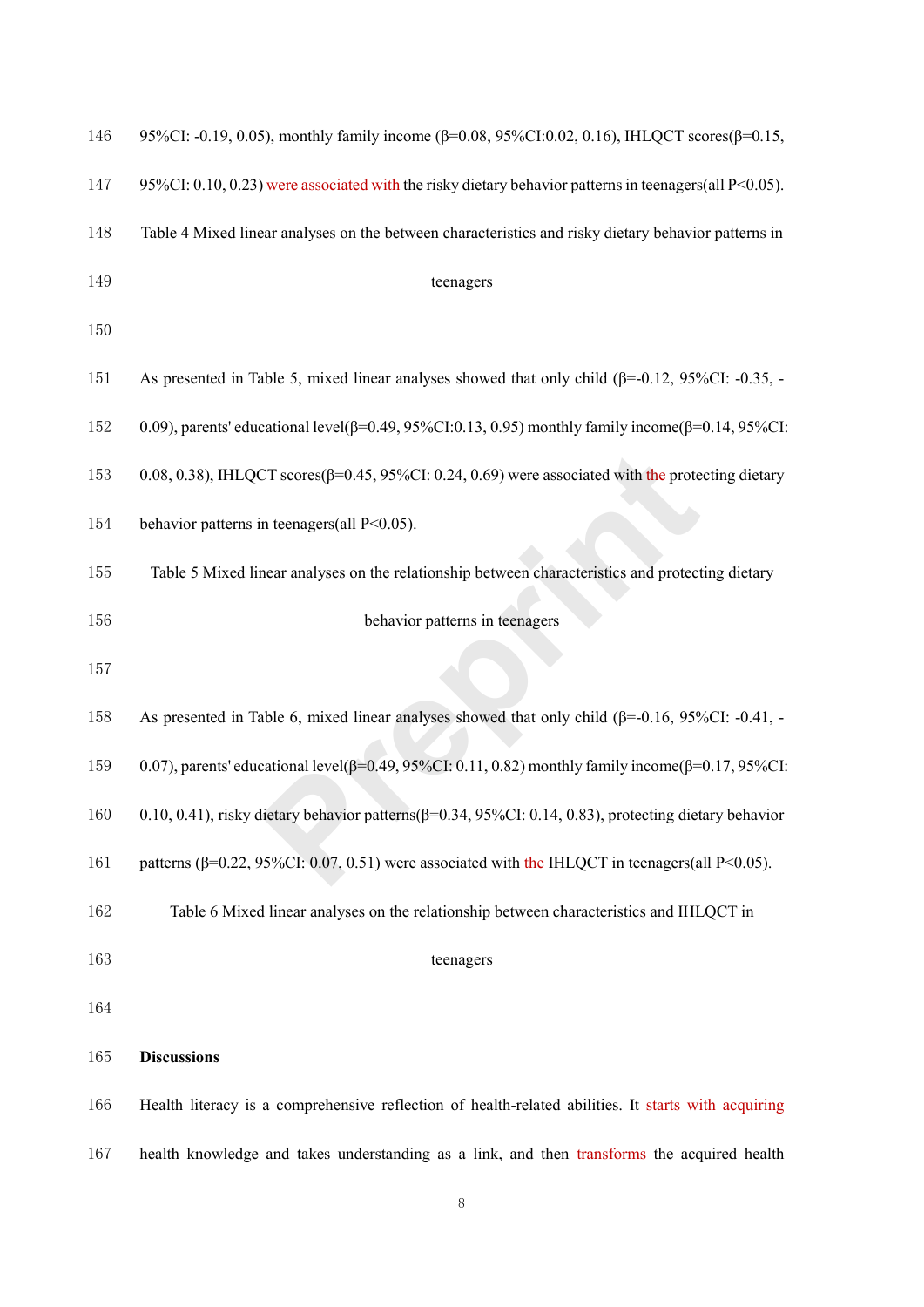knowledge into health concepts and health skills, and finally achieves the purpose of promoting one's own health through healthy behaviors[22-24]. In this survey, 36.98% of teenagers (IHLQCT  $170 \geq 70$  points) have good health literacy. We have checked effect of subjects' age and sex on the health literacy, we have not found the group differences, which may be associated with the small sample size in this present study. Previous surveys[25-27] in other areas of China showed that the proportion of middle school students with basic health literacy was between 11.25% and 41.07%. The difference may be associated with different survey areas and different difficulty coefficients and evaluation criteria of survey tools. The relation between teenager dietary behavior & health literacy must be considered. Adolescence is a critical period of growth and development, and health during this period can have a profound impact on disease in adulthood[28, 29]. In recent years, the detection rate of obesity among 179 teenagers around the world has been increasing[30]. Studies[31, 32] have shown that poor eating behaviors such as picky eaters/partial eclipse behaviors and eating fried foods are risk factors for obesity. Previous studies[33-35] have shown that adolescents with one risky eating behavior may also have many other risky eating behaviors. It is necessary to reduce the occurrence of risky eating behaviors such as favoring sugar-sweetened beverages, fried foods, high-energy snacks, and eating out et al. by comprehensively improving the level of students' health literacy. Some scholars[36, 37] have pointed out that improving students' health literacy should be the core goal of school health promotion. Therefore, in the future school health education work, while imparting health knowledge and health concepts to students, we should pay attention to the cultivation of health skills, so as to comprehensively reduce students' unhealthy eating behaviors and improve students' nutritional 189 status and achieve good health literacy with IHLQCT  $\geq$ 70 points. of survey tools.<br>
een teenager dietary behavior & health literacy must be considered.<br>
of growth and development, and health during this period can have<br>  $P$ : in adulthood[28, 29]. In recent years, the detection rate of ob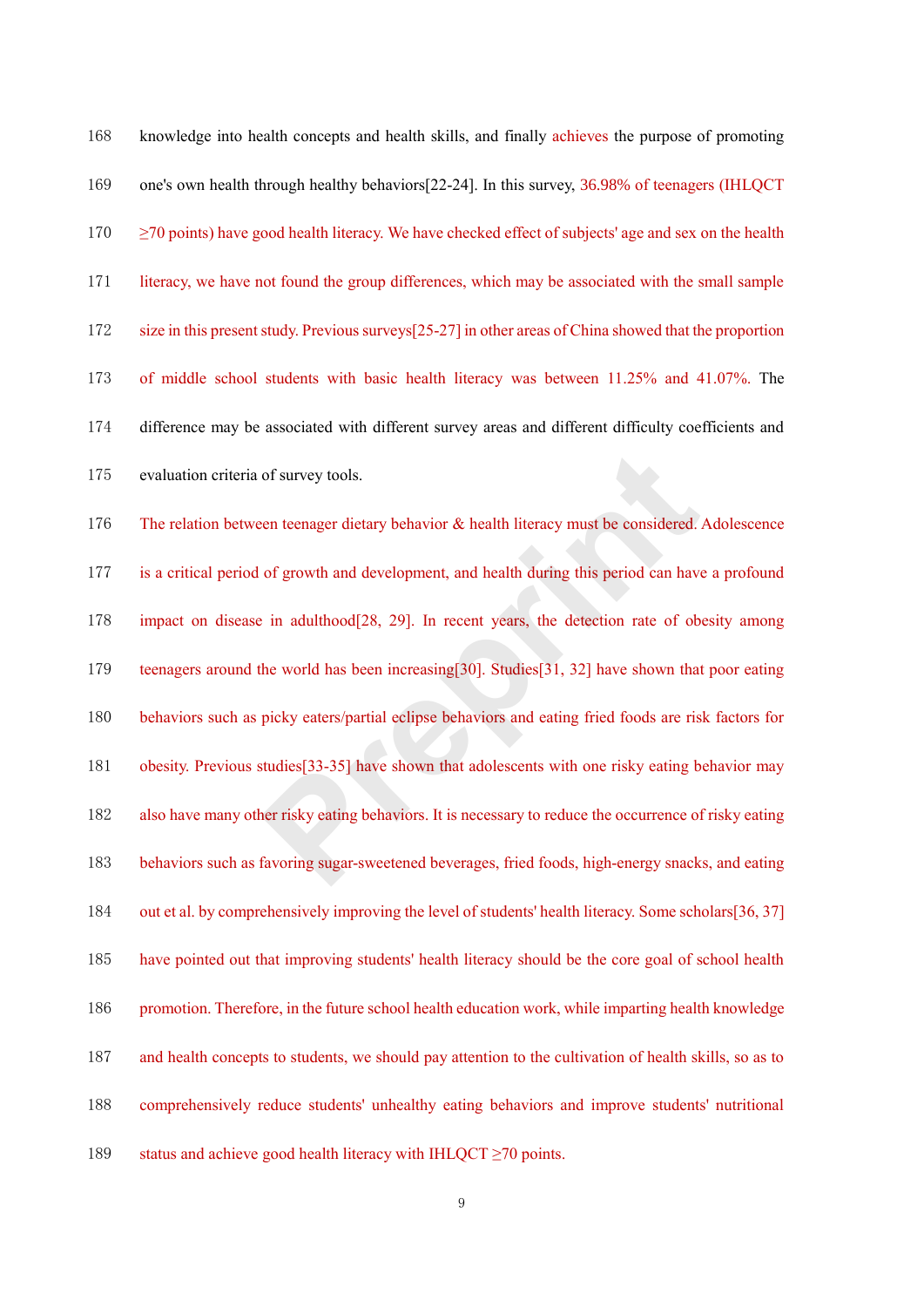| 190 | In this study, factor analysis was used to conduct dimensionality reduction analysis on dietary               |
|-----|---------------------------------------------------------------------------------------------------------------|
| 191 | behaviors related to chronic non-communicable diseases which is a class of diseases closely related           |
| 192 | to bad behavior and lifestyle, such as cardiovascular disease, diabetes, chronic obstructive                  |
| 193 | pulmonary disease, etc. Two main dietary behavior patterns including risky dietary behavior pattern           |
| 194 | and protecting dietary behavior patterns were reported currently. Risky dietary behavior patterns are         |
| 195 | characterized by frequent consumption of sugar-sweetened beverages, fried foods, high-energy                  |
| 196 | snacks, and eating out [38, 39]. Protecting dietary behavior pattern are characterized by high intake         |
| 197 | of vegetables, fruits, milk, and good breakfast habits [40, 41]. Due to the differences in dietary            |
| 198 | assessment methods, the number of food categories, food types and statistical analysis methods, the           |
| 199 | dietary behavior patterns of children and adolescents obtained by each study are not the same, but            |
| 200 | the factors of determined dietary behavior patterns have certain similarities[42-45]. For example,            |
| 201 | risky eating behaviors generally include high-salt or high-fat, grilled foods, healthy diets generally        |
| 202 | include green vegetables, and moderate and regular eating habits.                                             |
| 203 | Identifying family characteristics of different dietary behavior patterns is helpful for targeted early       |
| 204 | intervention [46]. It should be noted that the risky eating behavior pattern and the protective eating        |
| 205 | behavior pattern are not totally opponent, and teenagers are likely to follow both the protective             |
| 206 | eating behavior pattern and the risky eating behavior pattern. For example, teens may eat a high-salt         |
| 207 | or high-fat diet, which is later adjusted to a lighter diet under the personal health concept or parents'     |
| 208 | suggestions. This study has found that parental education level is positively correlated with                 |
| 209 | protective dietary behavior patterns, and negatively correlated with risky dietary behavior patterns.         |
| 210 | Higher parental education level is one of the key factors for good nutritional health knowledge and           |
| 211 | diet quality in children <sup>[47-49]</sup> . Besides, we have found that monthly family income is positively |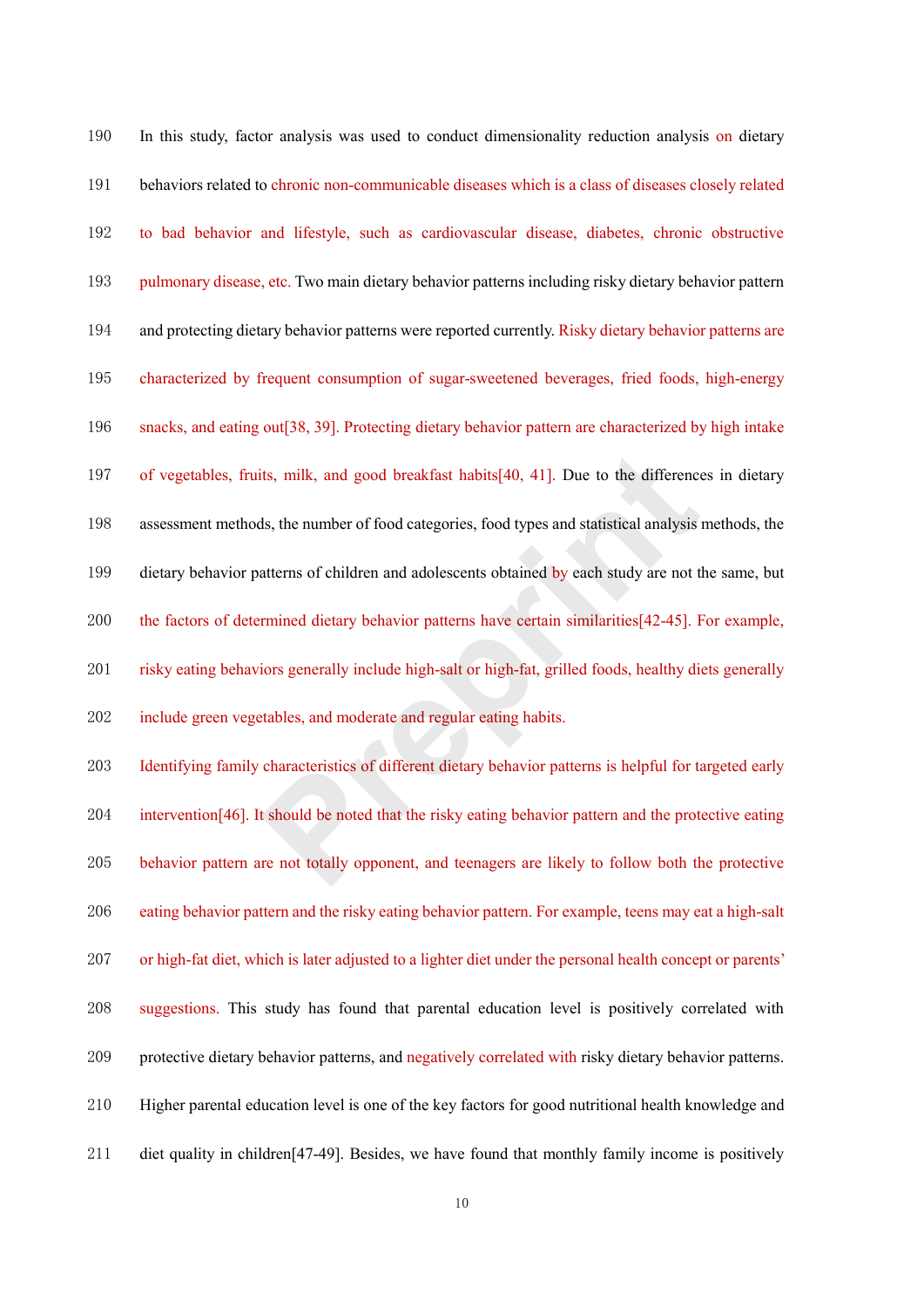| 212 | correlated with the two dietary behavior patterns, that is, children with high monthly family income     |
|-----|----------------------------------------------------------------------------------------------------------|
| 213 | may follow both protective dietary behavior patterns and risk dietary behavior patterns. The higher      |
| 214 | the family income, the better the purchasing power of the family, which shows that it not only           |
| 215 | increases the possibility of food type and quantity choice, thereby reducing children's picky eaters     |
| 216 | and improving their dietary quality [50, 51]. However, it also provides the possibility to buy more      |
| 217 | snacks, thereby promoting some children's health problems such as excessive consumption of fried         |
| 218 | foods, excessive calorie intake, and insufficient vitamin intake. Eating habits such as eating sweets,   |
| 219 | beverages, and fried foods occur as usual. Previous studies [52-54] have shown that groups with          |
| 220 | lower socioeconomic status are more likely to have insufficient fruit and vegetable intake, and          |
| 221 | groups with higher socioeconomic status tend to consume more fat, salt, and processed foods. The         |
| 222 | results of this study show that the dual risk of dietary behavior patterns of children from families     |
| 223 | with low parental education and the duality of dietary behavior patterns of children from high           |
| 224 | monthly income families should be highly valued in dietary behavior interventions.                       |
| 225 | This study has found that children from only-child families were more likely to follow protective        |
| 226 | eating behavior patterns, but we have not found any relationship with high-risk eating behavior          |
| 227 | patterns. Previous studies [55, 56] have pointed out that there is consistency between the only child    |
| 228 | and children eating breakfast, and the parents of the only child pay more attention to children's        |
| 229 | breakfast. Studies [57, 58] have found that the number of siblings is positively correlated with the     |
| 230 | adherence to the dietary patterns of "protein and fast food", "fruits and vegetables", and "sweet, soft  |
| 231 | drinks and dairy products". Regarding the relationship between the only child and risky eating           |
| 232 | behavior patterns, previous study $[59]$ has shown that the presence of "junk" eating patterns (ie, high |
| 233 | fat and sugar, processed foods, and convenience foods) is positively related to the total number of      |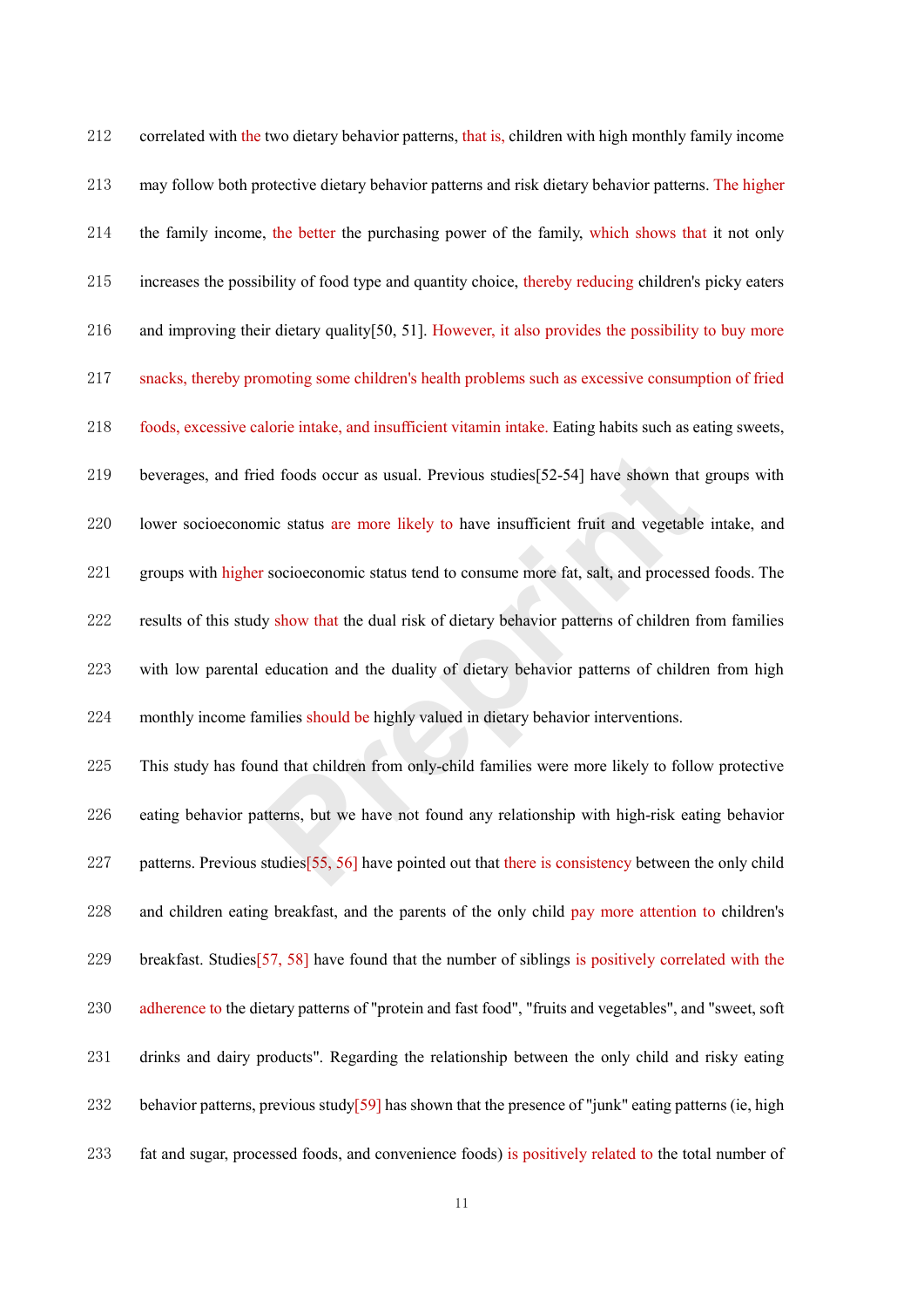siblings. Previous Chinese studies[60, 61] have found that growing up in one-child households significantly increases the probability of children being overweight or obese, and children in one-236 child households eat more high-sugar, high-fat, and high-protein foods. Therefore, for only children, we should focus on tracking and correcting poor eating behaviors to promote adolescent health literacy

 This study has certain limitations must be considered. Firstly, this study has used risk and protective eating behavior patterns as dependent variables to explore related influencing factors. However, the two dietary behavior patterns related to chronic non-communicable diseases are not either one or 242 the other, and the influencing factors are not simply inversely related. Secondly, this study is only a cross-sectional survey and we only analyze the possible related factors, we cannot obtain a causal relationship. Future intervention studies on the identified influencing factors are still needed to further verify the relationship. Finally, this study is only a single regional survey, and there can be certain dietary habits and regional deviations, the results should be treated with cautions and verified 247 in many areas. ior patterns related to chronic non-communicable diseases are not of<br>influencing factors are not simply inversely related. Secondly, this st<br>vey and we only analyze the possible related factors, we cannot obe<br>intervention

#### **Conclusions**

249 In conclusion, this study has found that teenagers have low levels of health literacy, which are closely related to their eating behaviors. More attentions should be paid to the differences in the dietary behaviors of teenagers under different family characteristics, and more interventions are needed on the promotion of healthy eating habits of young residents, and reduction of their risky dietary habits, thereby improving the health literacy and physical fitness of teenagers.

- **List of abbreviations**
- BMI, body mass index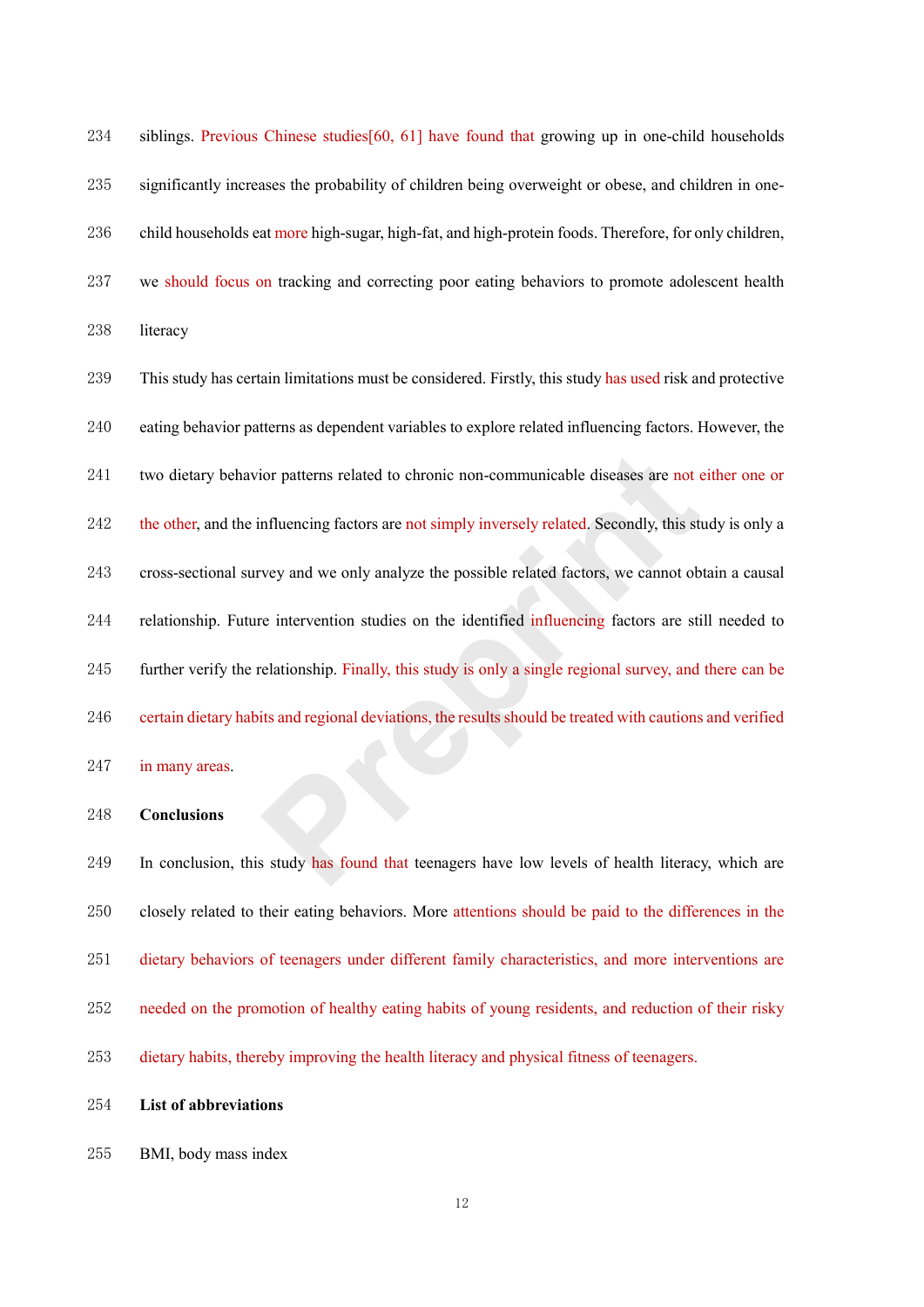- IHLQCT, Interactive Health Literacy Questionnaire for Chinese Teenagers
- **Declarations**
- **Ethics approval and consent to participate**
- In this study, all methods were performed in accordance with the relevant guidelines and regulations.
- This study protocol had been verified and approved by the ethical committee of The First Affiliated
- Hospital of Bengbu Medical College (Approval number:2018045). And written informed consents
- had been obtained from the included teenagers and their parents.
- **Consent for publication**
- Not applicable.
- **Availability of data and materials**
- All data generated or analyzed during this study are included in this published article.
- **Competing interests**
- The authors declare that they have no competing interests.
- **Funding**
- This study has been funded by the Key Project of Natural Science of Bengbu Medical Frequency and materials<br>or analyzed during this study are included in this published article.<br>
Sts<br>
Prepriet of Matural Science of Beng<br>
Prepriet of Matural Science of Beng<br>
Prepriet of Matural Science of Beng<br>
Prepriet of
- College(No.2020byzd039). The funders had no role in study design, data collection and analysis,
- decision to publish, or preparation of the manuscript.

# **Author contributions**

- 274 H Y, Q W designed research; Q W, L Z, N L, D X, H Y conducted research; Q W, L Z, H Y analyzed
- 275 data; Q W, L Z wrote the first draft of manuscript; H Y had primary responsibility for final content.
- All authors read and approved the final manuscript.
- **Acknowledgments**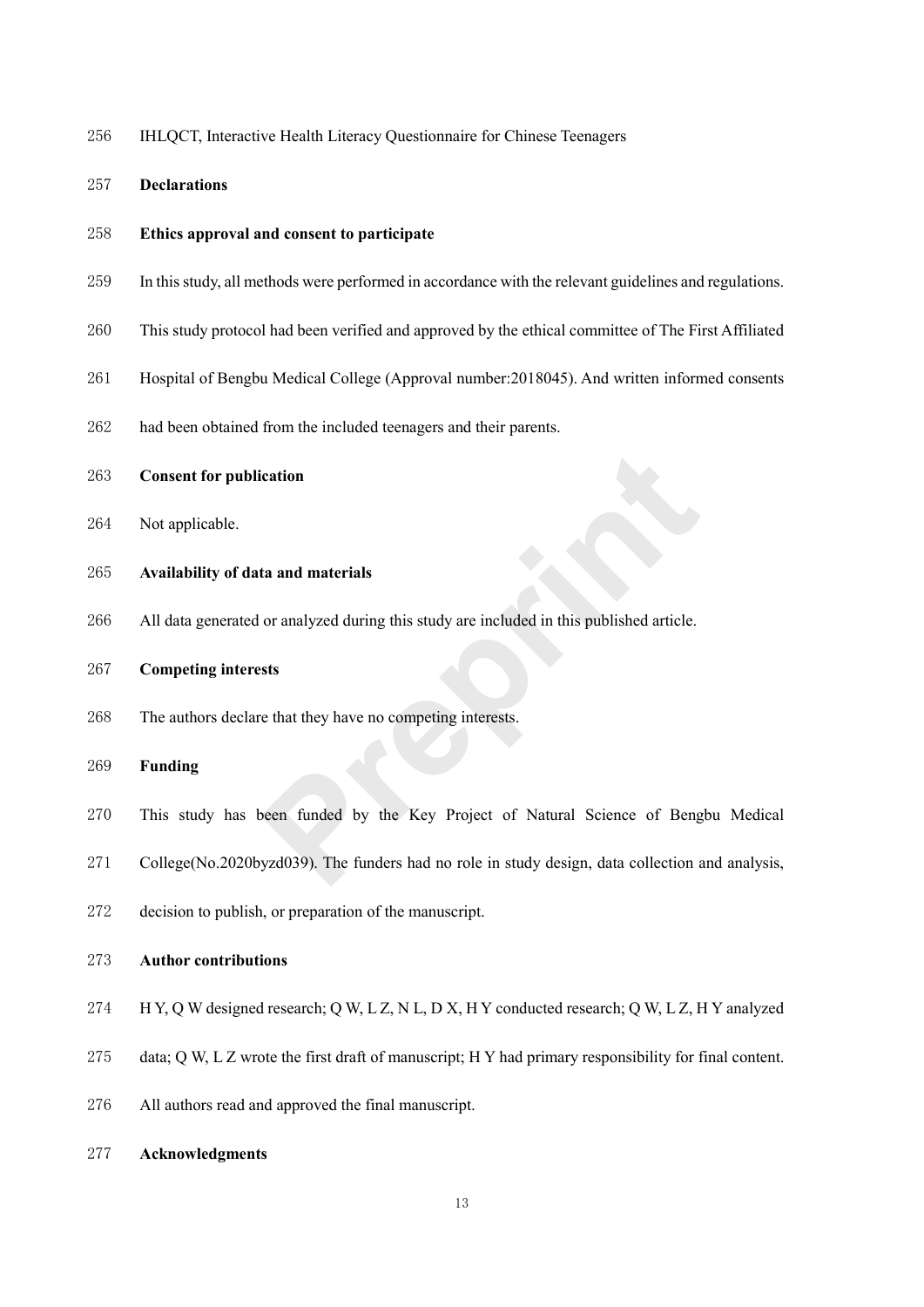#### **References**

- 1. Kanellopoulou A, Notara V, Antonogeorgos G, Chrissini M, Rojas-Gil AP, Kornilaki EN,
- Lagiou A, Panagiotakos DB: **Inverse Association Between Health Literacy and Obesity**
- **Among Children in Greece: A School-Based, Cross-Sectional Epidemiological Study**.
- *Health Educ Behav* 2022, **49**(1):54-65.
- 2. Baskaradoss JK, AlSumait A, Behbehani E, Qudeimat MA: **Association between the caregivers' oral health literacy and the oral health of children and youth with special**
- **health care needs**. *PLoS One* 2022, **17**(1):e0263153.
- 3. Truman E, Daroux-Cole L, Elliott C: **Educating for Children's Health: Lessons Learned on Facilitating Media Literacy & Food Marketing Programming**. *Health Promot Pract*  s' oral health literacy and the oral health of children and youth<br>re needs. *PLoS One* 2022, 17(1):e0263153.<br>, Daroux-Cole L, Elliott C: Educating for Children's Health: Lesse<br>ating Media Literacy & Food Marketing Programm
- 2022:15248399211072532.
- 4. Morrison AK, Glick A, Yin HS: **Health Literacy: Implications for Child Health**. *Pediatr Rev* 2019, **40**(6):263-277.
- 
- 5. Fleary SA, Joseph P, Pappagianopoulos JE: **Adolescent health literacy and health behaviors: A systematic review**. *J Adolesc* 2018, **62**:116-127.
- 6. Lawrence PR, Feinberg I, Spratling R: **The Relationship of Parental Health Literacy to**
- **Health Outcomes of Children with Medical Complexity**. *J Pediatr Nurs* 2021, **60**:65-70.
- 7. Nakamura T, Akamatsu R, Yoshiike N: **Mindful Eating Proficiency and Healthy Eating**
- **Literacy among Japanese Mothers: Associations with Their Own and Their Children's Eating Behavior**. *Nutrients* 2021, **13**(12).
- 8. Ruiz LD, Zuelch ML, Dimitratos SM, Scherr RE: **Adolescent Obesity: Diet Quality,**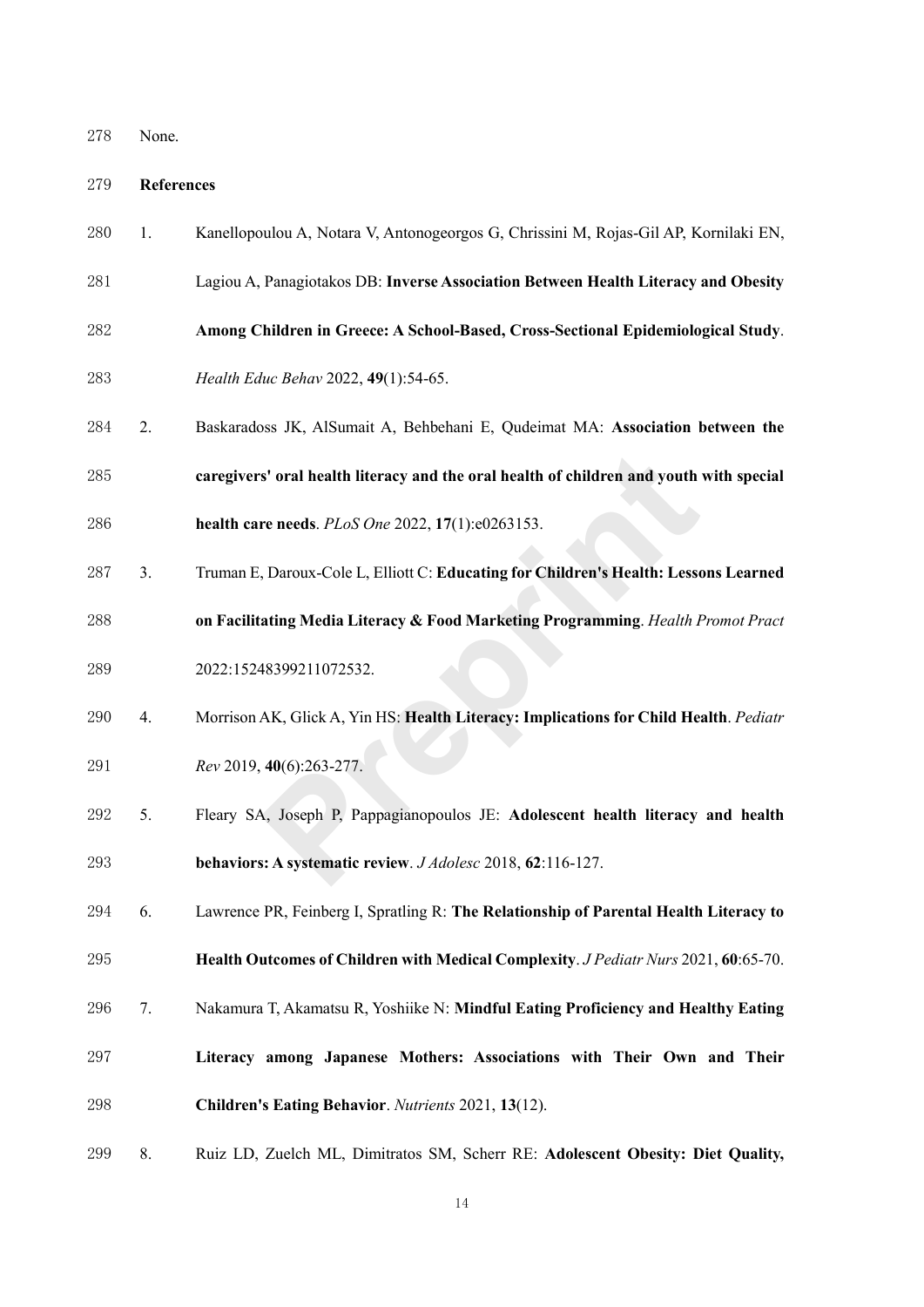- **Psychosocial Health, and Cardiometabolic Risk Factors**. *Nutrients* 2019, **12**(1).
- 9. Norton L, Parkinson J, Harris N, Hart LM: **What Factors Predict the Use of Coercive**
- **Food Parenting Practices among Mothers of Young Children? An Examination of**
- **Food Literacy, Disordered Eating and Parent Demographics**. *Int J Environ Res Public*
- *Health* 2021, **18**(19).
- 10. Haines J, Haycraft E, Lytle L, Nicklaus S, Kok FJ, Merdji M, Fisberg M, Moreno LA, Goulet O, Hughes SO: **Nurturing Children's Healthy Eating: Position statement**.
- *Appetite* 2019, **137**:124-133.
- 11. Suligowska K, Czarniak P, Krawczyk M, Szczesniak P, Krol E, Kusiak A, Sabiniewicz R,
- Wierzba T, Utracka A, Urban M *et al*: **An assessment of health status and health behaviours in adolescents: main points and methods of the SOPKARD-Junior programme**. *Arch Med Sci* 2018, **14**(1):38-51. 1019, 137:124-133.<br>
ERREG. 137:124-133.<br>
ERREG. 137:124-133.<br>
ERREG. 137:124-133.<br> **PREG. 138:128.**<br> **PREG. 14:12.**<br> **PREG. 14:12.**<br> **PREG. 14:12.38-51.**<br> **PREG. 14:13.38-51.**<br> **PREG. 14:13.38-51.**<br> **PREG. 14:13.38-51.**<br>
- 12. Jianli Z, Junfeng H: **Analysis of overweight and obesity status and dietary behavior**
- **factors among primary and secondary school students in Shexian County, Handan**
- **City** *Practical Preventive Medicine* 2020, **27**(8):4-6.
- 13. Heyan R, Weilin L, Chaolei Y: **Investigation on obesity status of primary and secondary school students and analysis of related factors**. *Hebei Medicine* 2011, **33**(18):2-5.
- 14. Rong P, Yu L: **Effect analysis of obesity investigation and comprehensive intervention**
- **among primary school students in Chengdu**. *Public Health and Preventive Medicine*  2020, **31**(1):4-6.
- 15. Yuqing W, Xiaoming Y, Sizhe H: **Correlation between health literacy and poor eating behaviors of junior high school students**. *China School Health* 2018, **39**(7):3-6.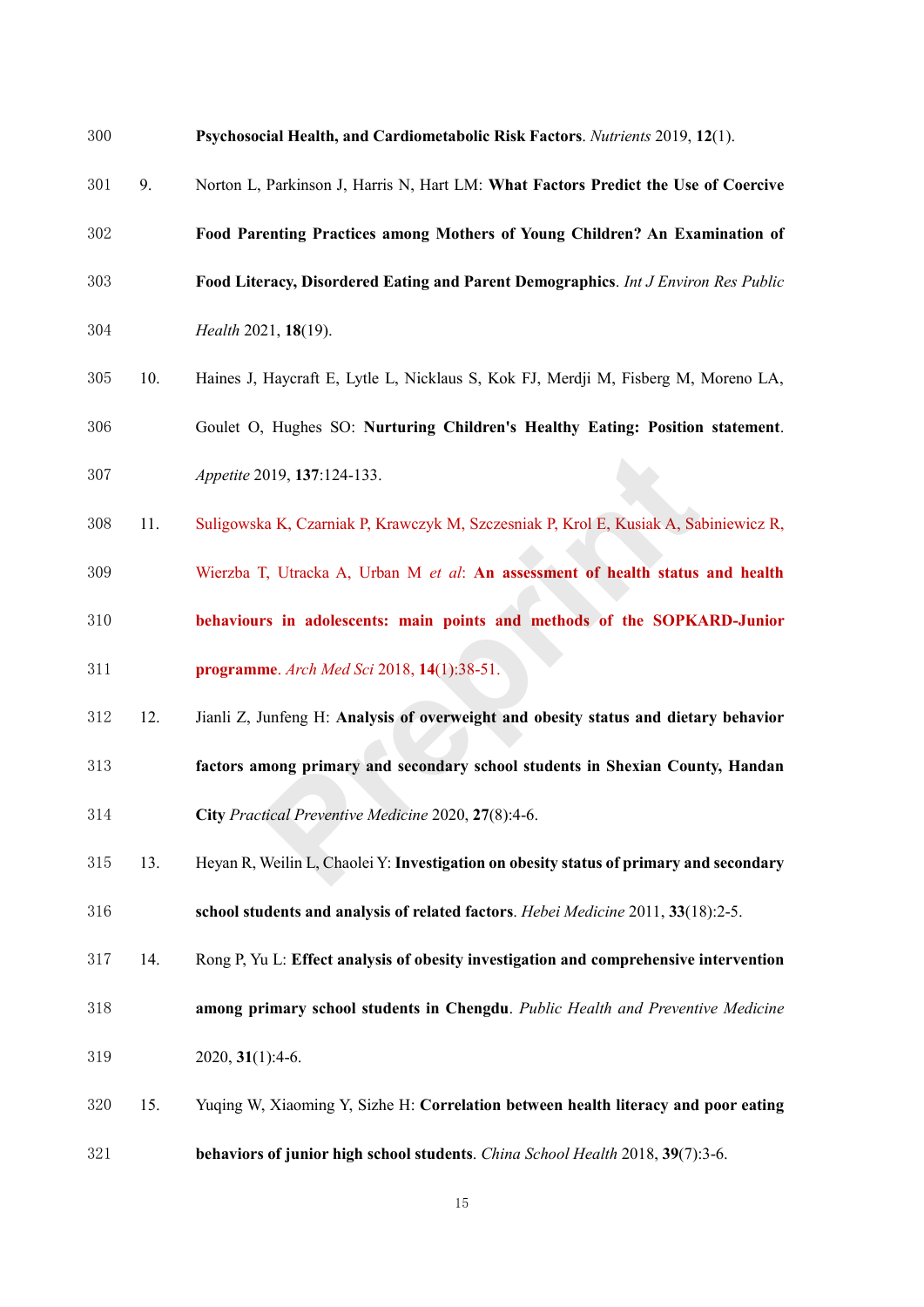| 322 | 16. | Yongli Y, Xiaoyan Z, Zhiqiang Z: Survey on health literacy and eating habits of          |
|-----|-----|------------------------------------------------------------------------------------------|
| 323 |     | residents of different ages in Shuangliu District, Chengdu in 2016. Practical Preventive |
| 324 |     | Medicine 2018, 25(11):10-14.                                                             |
| 325 | 17. | Xiaosheng H: Health literacy of junior high school students in provincial capital cities |
| 326 |     | and its relationship with eating behavior. China School of Health 2018, 39(11):1661-     |
| 327 |     | 1663.                                                                                    |
| 328 | 18. | Kewu L, Yanting W, Qing Z: Investigation on the current status of health literacy of     |
| 329 |     | college students in Haikou and analysis of influencing factors Hainan Medical Journal    |
| 330 |     | 2022, 3(33):4-7.                                                                         |
| 331 | 19. | Yinghua L, Xueqiong N: Comparative analysis of national health literacy survey           |
| 332 |     | programs in 2008 and 2012 China Health Education 2014, 30(2):2-4.                        |
| 333 | 20. | Feng J, Hua D, Yang P: The health literacy level and influencing factors of middle       |
| 334 |     | school students in Chongqing. China School Health 2021, 42(7):6-9.                       |
| 335 | 21. | Shuyan S, Yanbin G, Weizhong C: Current situation and influencing factors of             |
| 336 |     | unhealthy eating behaviors among middle school students in Beijing. China Health         |
| 337 |     | <i>Education 2020</i> , 36(5):5-8.                                                       |
| 338 | 22. | Cavanaugh DL, Riebschleger J, Tanis JM: Mental health literacy websites for children     |
| 339 |     | of parents with a mental illness. Clin Child Psychol Psychiatry 2021, 26(3):720-733.     |
| 340 | 23. | Sansom-Daly UM, Lin M, Robertson EG, Wakefield CE, McGill BC, Girgis A, Cohn RJ:         |
| 341 |     | Health Literacy in Adolescents and Young Adults: An Updated Review. J Adolesc            |
| 342 |     | Young Adult Oncol 2016, 5(2):106-118.                                                    |
| 343 | 24. | Broder J, Okan O, Bauer U, Bruland D, Schlupp S, Bollweg TM, Saboga-Nunes L, Bond        |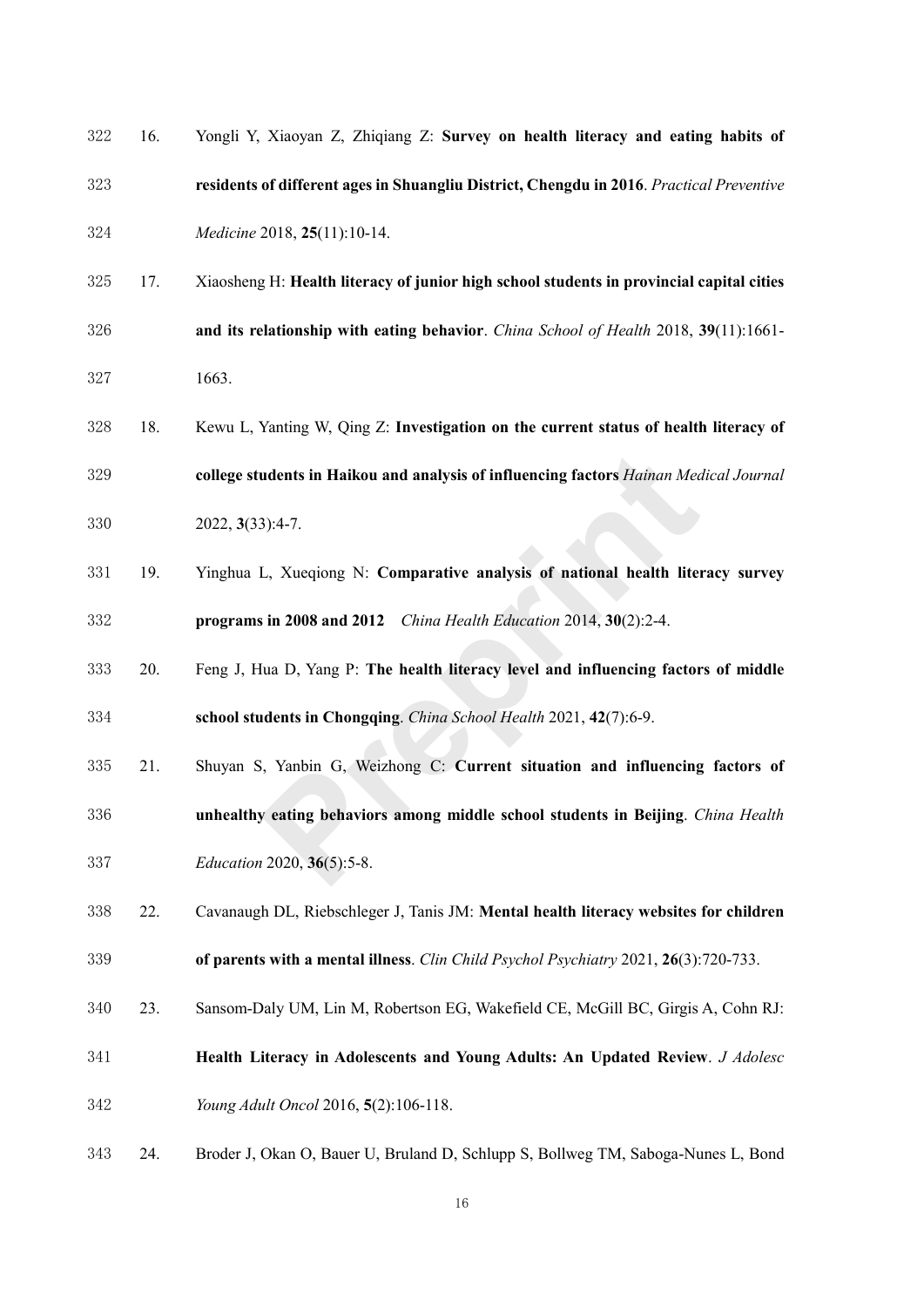- E, Sorensen K, Bitzer EM *et al*: **Health literacy in childhood and youth: a systematic review of definitions and models**. *BMC Public Health* 2017, **17**(1):361.
- 25. Yuqing W, Xiaoming Y, Sizhe H: **Analysis of the health literacy level and influencing**
- **factors of middle school students in three provinces in China** *China Journal of Child*
- *Health* 2019, **29**(4): 15-19.
- 26. Jinliang Z: **Research on the current status of health literacy and related factors of adolescents aged 14-16 in Shanghai** Shanghai: Fudan University; 2011.
- 27. Turdi Z, Weimin L: **Dietary behavior of middle school students in Urumqi and its**
- **correlation with overweight and obesity** *China Journal of Child Health* 2018, **26**(6):3-6.
- 28. de Oliveira Figueiredo RA, Viljakainen J, Viljakainen H, Roos E, Rounge TB, Weiderpass
- E: **Identifying eating habits in Finnish children: a cross-sectional study**. *BMC Public Health* 2019, **19**(1):312. Weimin L: Dietary behavior of middle school students in Uru<br>
on with overweight and obesity *China Journal of Child Health* 201<br>
a Figueiredo RA, Viljakainen J, Viljakainen H, Roos E, Rounge TB<br>
fying eating habits in Finn
- 29. Freitas A, Albuquerque G, Silva C, Oliveira A: **Appetite-Related Eating Behaviours: An Overview of Assessment Methods, Determinants and Effects on Children's Weight**.
- *Ann Nutr Metab* 2018, **73**(1):19-29.
- 30. Krzysztoszek J, Kleka P, Laudanska-Krzeminska I: **Assessment of selected nutrient**
- **intake by Polish preschool children compared to dietary recommendations: a meta-**
- **analysis**. *Arch Med Sci* 2020, **16**(3):635-647.
- 31. Xiangkun M, Zhiyong Z, Xiaorui S: **The relationship between dietary behavior patterns and overweight and obesity in children and adolescents**. *Chinese School Health* 2015, **36**(5):648-650.
- 32. Sun M, Hu X, Li F, Deng J, Shi J, Lin Q: **Eating Habits and Their Association with**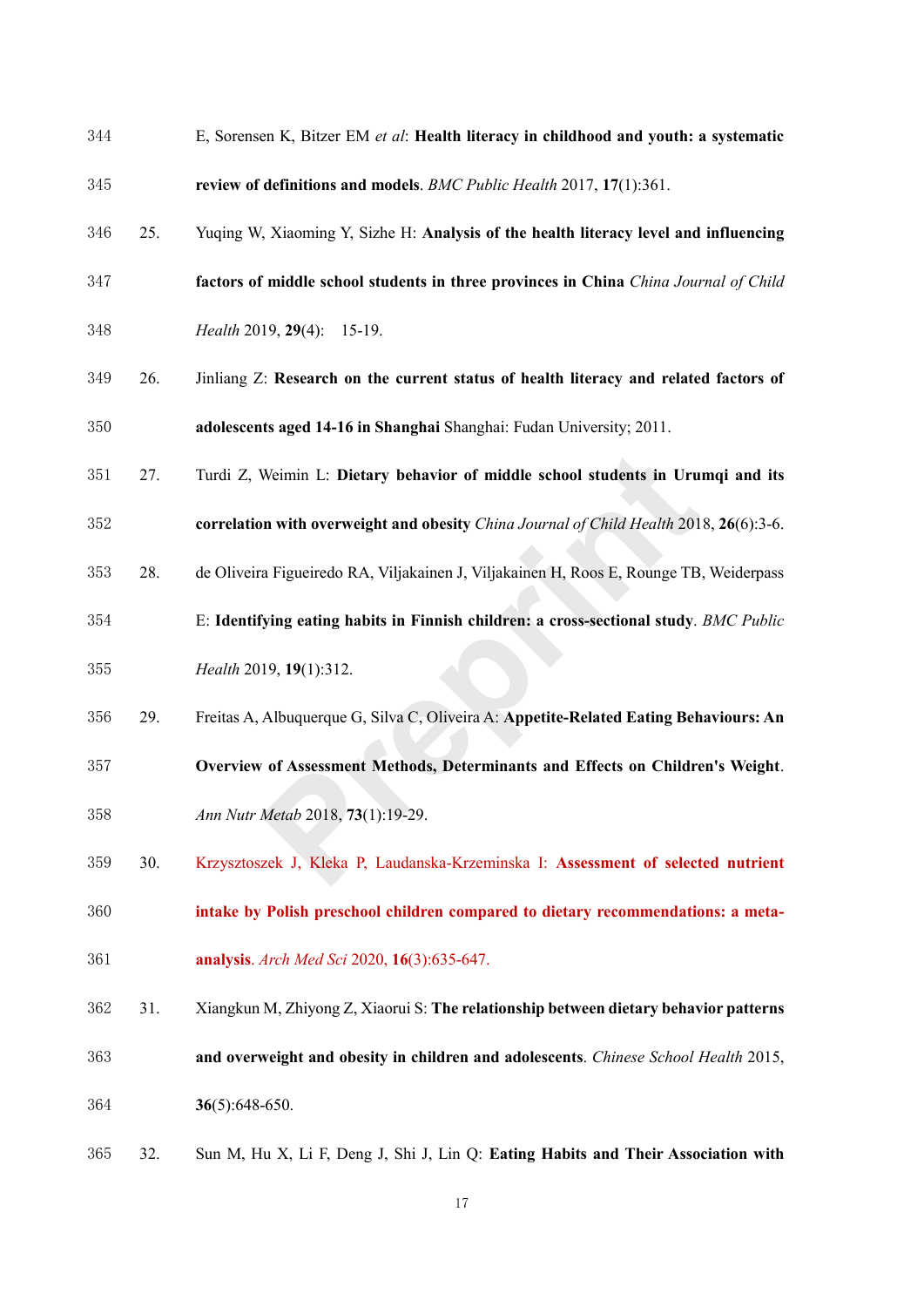- **Weight Status in Chinese School-Age Children: A Cross-Sectional Study**. *Int J Environ Res Public Health* 2020, **17**(10).
- 33. Yanni X, Danlin L, Xuexue H: **Association between health literacy and drinking behavior of middle school students in 6 provinces in China**. *China School Health* 2021, **42**(6):5-9.
- 34. Ling X, Junlin W, Ming C: **Exercise and dietary behavior of urban middle school students in Qinghai Province and intervention countermeasures**. *Qinghai Medical Journal* 2021, **51**(6):52-56, .
- 35. Hahnraths MTH, Heijmans M, Bollweg TM, Okan O, Willeboordse M, Rademakers J: **Measuring and Exploring Children's Health Literacy in The Netherlands: Translation and Adaptation of the HLS-Child-Q15**. *Int J Environ Res Public Health*  021, **51**(6):52-56, .<br>
S MTH, Heijmans M, Bollweg TM, Okan O, Willeboordse M, Rang and Exploring Children's Health Literacy in The N<br> **Preprioring Children's Health Literacy in The N**<br> **Proprioring** Children's Health Liter
- 2021, **18**(10).
- 36. Riquan X, Yuan Q: **Students' Health Literacy** *Educational Theory and Practice* 2011, **31**(5):3-6.
- 37. Xi L, Hongmei T, Ying H: **Ffive types of health literacy among residents in Chengdu**  *China Health Service Management* 2010, **22**(7):4-7.
- 38. Balan Y, Packirisamy RM, Mohanraj PS: **High dietary salt intake activates inflammatory cascades via Th17 immune cells: impact on health and diseases**. *Arch*
- *Med Sci* 2022, **18**(2):459-465.
- 39. Alswat K: **Type 2 diabetes control and complications and their relation to serum magnesium level**. *Arch Med Sci* 2022, **18**(2):307-313.
- 40. Wang DD, Nguyen LH, Li Y, Yan Y, Ma W, Rinott E, Ivey KL, Shai I, Willett WC, Hu FB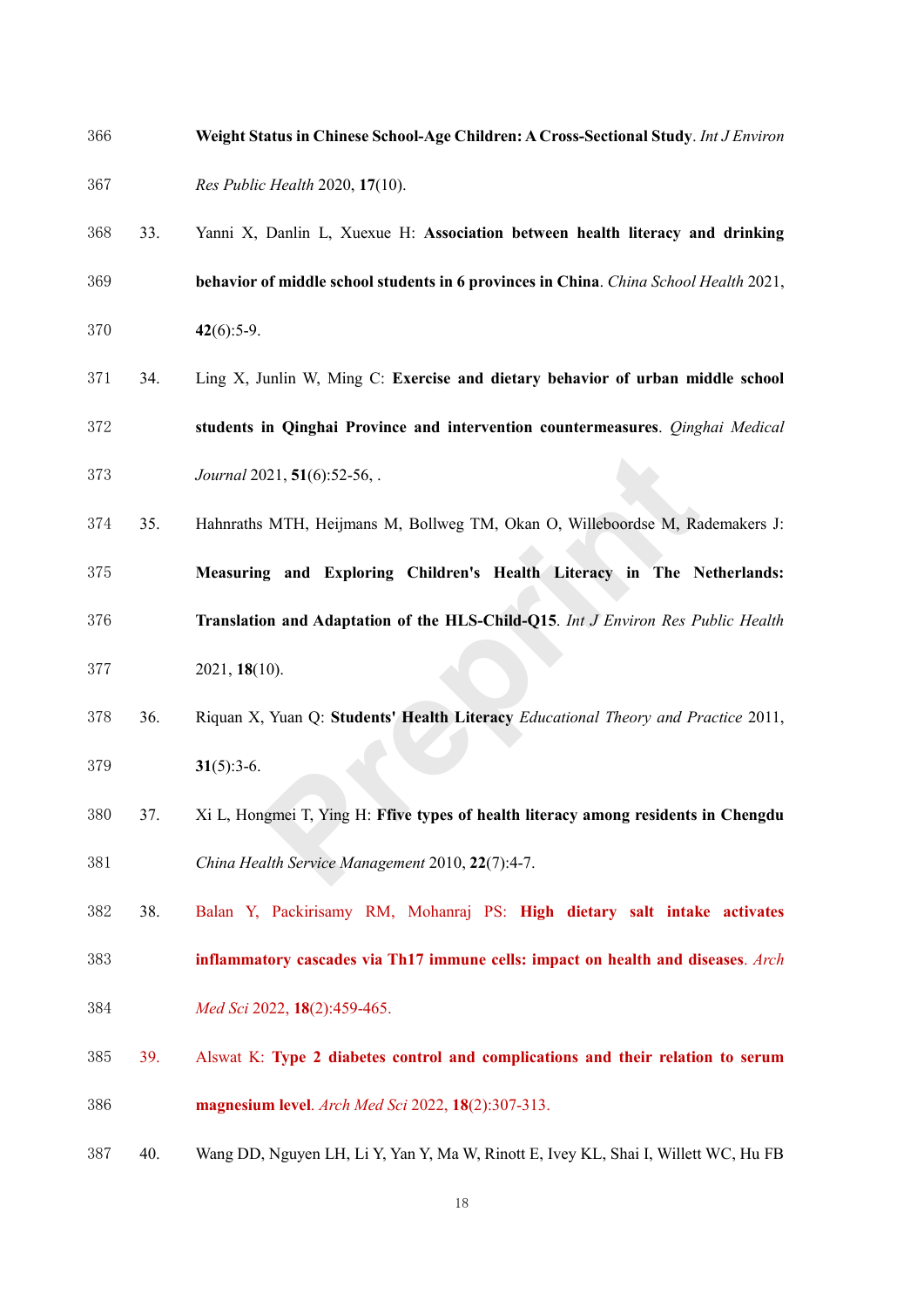*et al*: **The gut microbiome modulates the protective association between a Mediterranean diet and cardiometabolic disease risk**. *Nat Med* 2021, **27**(2):333-343. 41. Gan T, Cheng HL, Tse MMY: **Feasibility, acceptability, and effects of behavior change interventions for improving multiple dietary behaviors among cancer survivors: a systematic review**. *Support Care Cancer* 2022, **30**(3):2877-2889. 42. Tapsell LC, Neale EP, Satija A, Hu FB: **Foods, Nutrients, and Dietary Patterns: Interconnections and Implications for Dietary Guidelines**. *Adv Nutr* 2016, **7**(3):445-454. 43. Lindly O, Crossman M, Eaves M, Philpotts L, Kuhlthau K: **Health Literacy and Health Outcomes Among Children With Developmental Disabilities: A Systematic Review**. *Am J Intellect Dev Disabil* 2020, **125**(5):389-407. 44. O'Connell J, Pote H, Shafran R: **Child mental health literacy training programmes for professionals in contact with children: A systematic review**. *Early Interv Psychiatry*  2021, **15**(2):234-247. 45. Simkiss NJ, Gray NS, Dunne C, Snowden RJ: **Development and psychometric properties of the Knowledge and Attitudes to Mental Health Scales (KAMHS): a psychometric measure of mental health literacy in children and adolescents**. *BMC Pediatr* 2021, **21**(1):508. 46. Nash R, Patterson K, Flittner A, Elmer S, Osborne R: **School-Based Health Literacy Programs for Children (2-16 Years): An International Review**. *J Sch Health* 2021, **91**(8):632-649. 47. Fretian A, Bollweg TM, Okan O, Pinheiro P, Bauer U: **Exploring Associated Factors of Subjective Health Literacy in School-Aged Children**. *Int J Environ Res Public Health*  Crossman M, Eaves M, Philpotts L, Kuhlthau K: **Health Literacy**<br> **8 Among Children With Developmental Disabilities: A System:**<br> *Plect Dev Disabil* 2020, 125(5):389-407.<br> **1J,** Pote H, Shafran R: Child mental health litera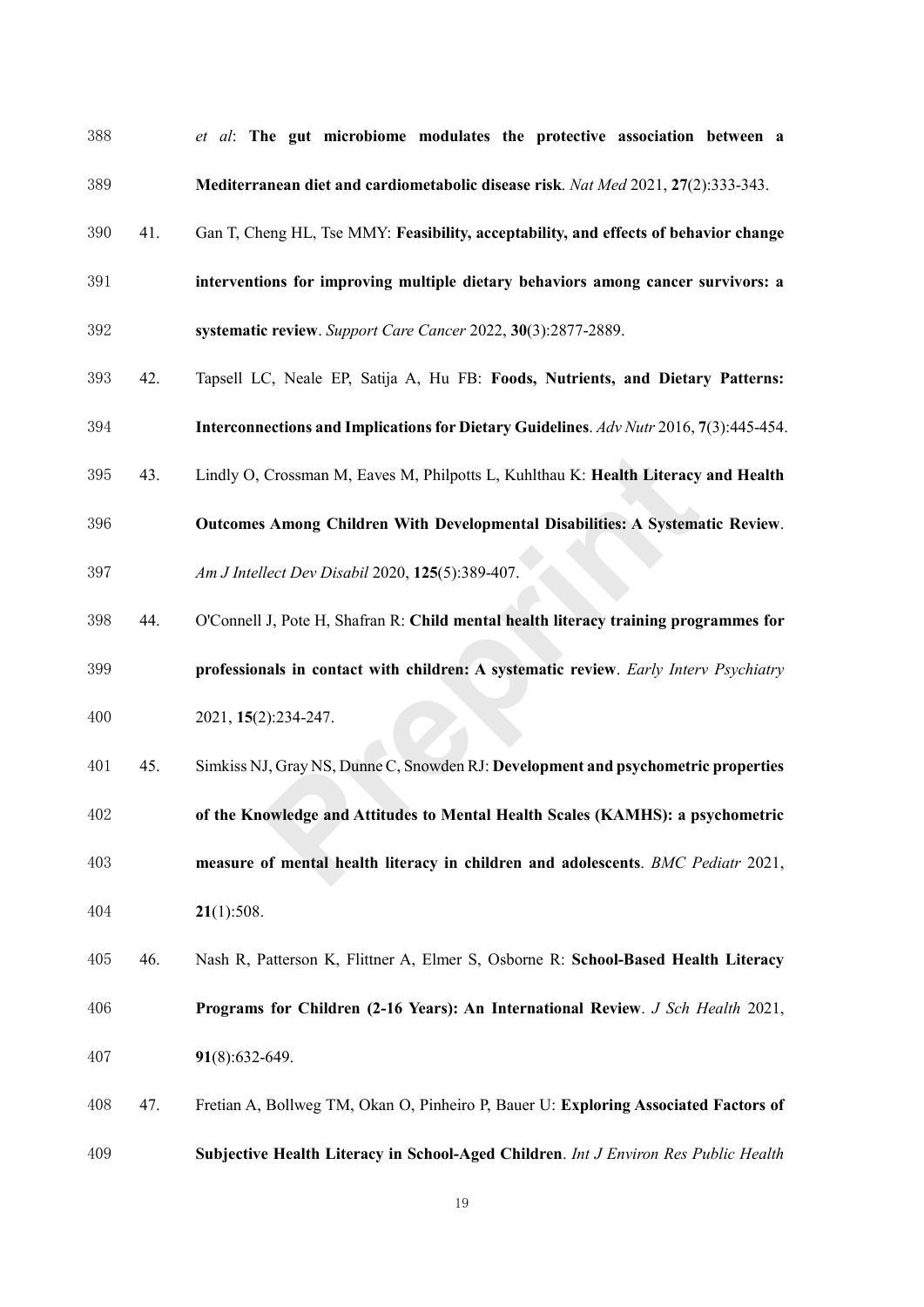- 2020, **17**(5).
- 48. Keim-Malpass J, Letzkus LC, Kennedy C: **Parent/caregiver health literacy among**
- **children with special health care needs: a systematic review of the literature**. *BMC*
- *Pediatr* 2015, **15**:92.
- 49. Fretian AM, Graf P, Kirchhoff S, Glinphratum G, Bollweg TM, Sauzet O, Bauer U: **The**
- **Long-Term Effectiveness of Interventions Addressing Mental Health Literacy and**
- **Stigma of Mental Illness in Children and Adolescents: Systematic Review and Meta-**
- **Analysis**. *Int J Public Health* 2021, **66**:1604072.
- 50. Qiao H, Wang X, Qin Z, Wang N, Zhang N, Xu F: **The relationship between health literacy and health-related quality of life among school-aged children in regional China**. *Health Qual Life Outcomes* 2021, **19**(1):262. *Int J Public Health* 2021, **66**:1604072.<br>
Wang X, Qin Z, Wang N, Zhang N, Xu F: The **relationship bet**<br> **Proprint And health-related quality of life among school-aged children**<br> *Path Qual Life Outcomes* 2021, **19**(1):262
- 51. de Buhr E, Ewers M, Tannen A: **Potentials of School Nursing for Strengthening the Health Literacy of Children, Parents and Teachers**. *Int J Environ Res Public Health*  2020, **17**(7).
- 52. Xinran S, Tianjiao C, Jun M: **Analysis of family influencing factors on dietary behavior**
- **patterns of children and adolescents** *Chinese Journal of Epidemiology* 2020, **14**(8):5-9.
- 53. Yi S, Xin Z, Jun M: **Behavioral influencing factors of overweight and obesity among**
- **Chinese primary and secondary school students in 2010**. *Chinese Journal of Preventive Medicine* 2012, **46**(9):7-10.
- 54. Glick AF, Yin HS, Dreyer BP: **Health Literacy and Pediatric Health**. *Stud Health Technol Inform* 2020, **269**:72-94.
- 55. Zhengjie C, Jinli X, Tingting L: **Effects of grandparents on dietary behavior, physical**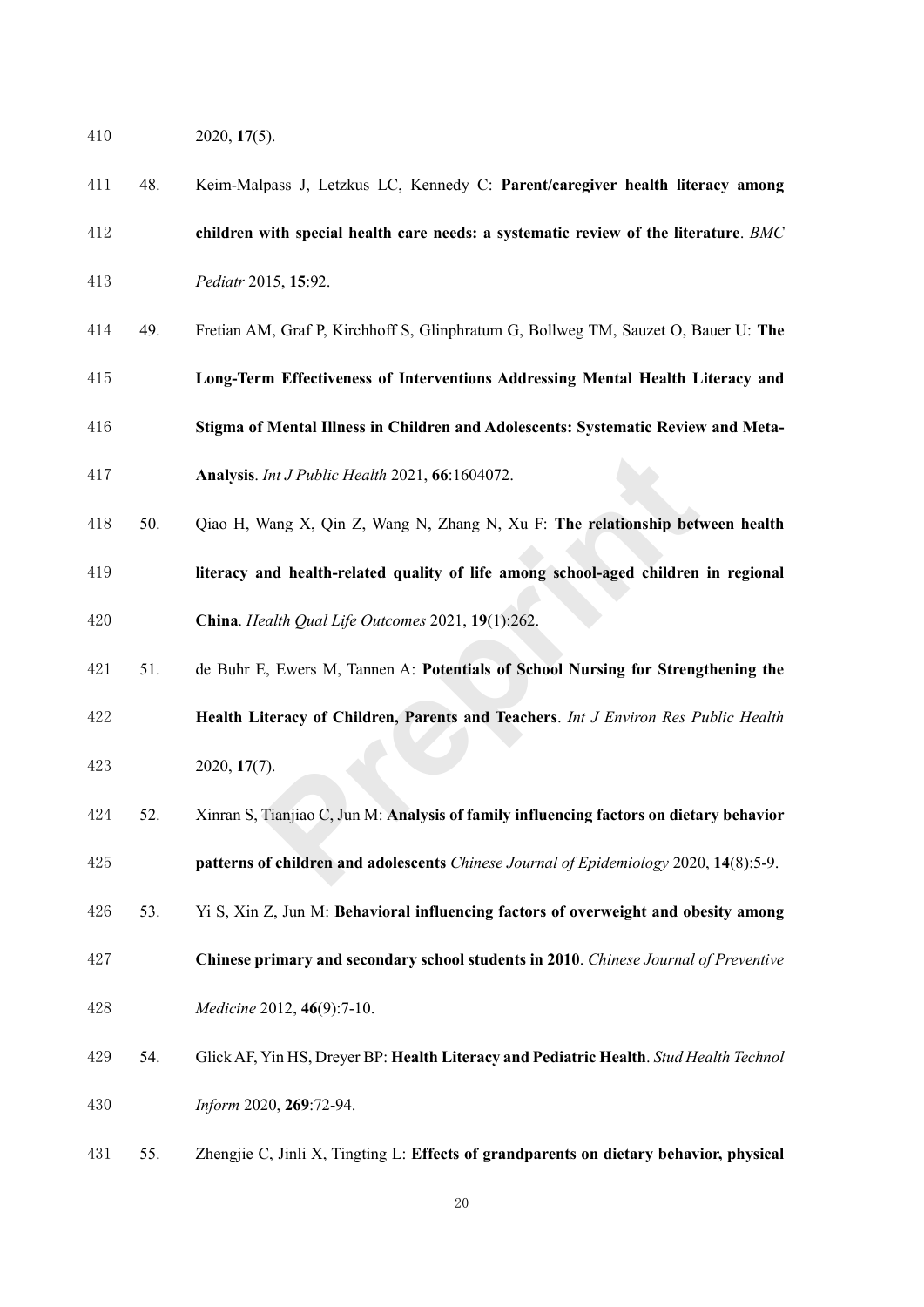| 432 |     | activity and overweight and obesity in preschool children. Modern Preventive Medicine    |
|-----|-----|------------------------------------------------------------------------------------------|
| 433 |     | 2020, 47(18):4-9.                                                                        |
| 434 | 56. | Guiqiu C, Zhanzhong X, Xiaowu G: Eating behavior and its influencing factors of          |
| 435 |     | urban adolescents in Jiangsu Province. China School Health 2008, 29(8):2-6.              |
| 436 | 57. | Chunhong L, Xiufa S: Adolescent eating behavior and its psychological influencing        |
| 437 |     | factors. Chinese Journal of Social Medicine 2011, 28(3):182-184.                         |
| 438 | 58. | Li G: Investigation on Unhealthy Eating Behavior of Adolescents in Anyang. Practical     |
| 439 |     | Preventive Medicine 2016, 23(4):4-7.                                                     |
| 440 | 59. | Lingling Z: Comparison of daily diet and physical inactivity among middle school         |
| 441 |     | students in Jinshan District, Shanghai in 2012 and 2017. Chinese School Health, 2019,    |
| 442 |     | $18(3):11-15.$                                                                           |
| 443 | 60. | Xiaosheng H: Health literacy of junior high school students in provincial capital cities |
| 444 |     | and its relationship with eating behavior. China School of Health 2018, 39(11):1661-     |
| 445 |     | 1663.                                                                                    |
| 446 | 61. | Xia W, Yulin Y, Jingyi Y: Dietary behavior and its influencing factors among urban       |
| 447 |     | adolescents in Shandong Province, China. Chinese School Health 2010, 31(10):1170-        |
| 448 |     | 1172.                                                                                    |
| 449 |     |                                                                                          |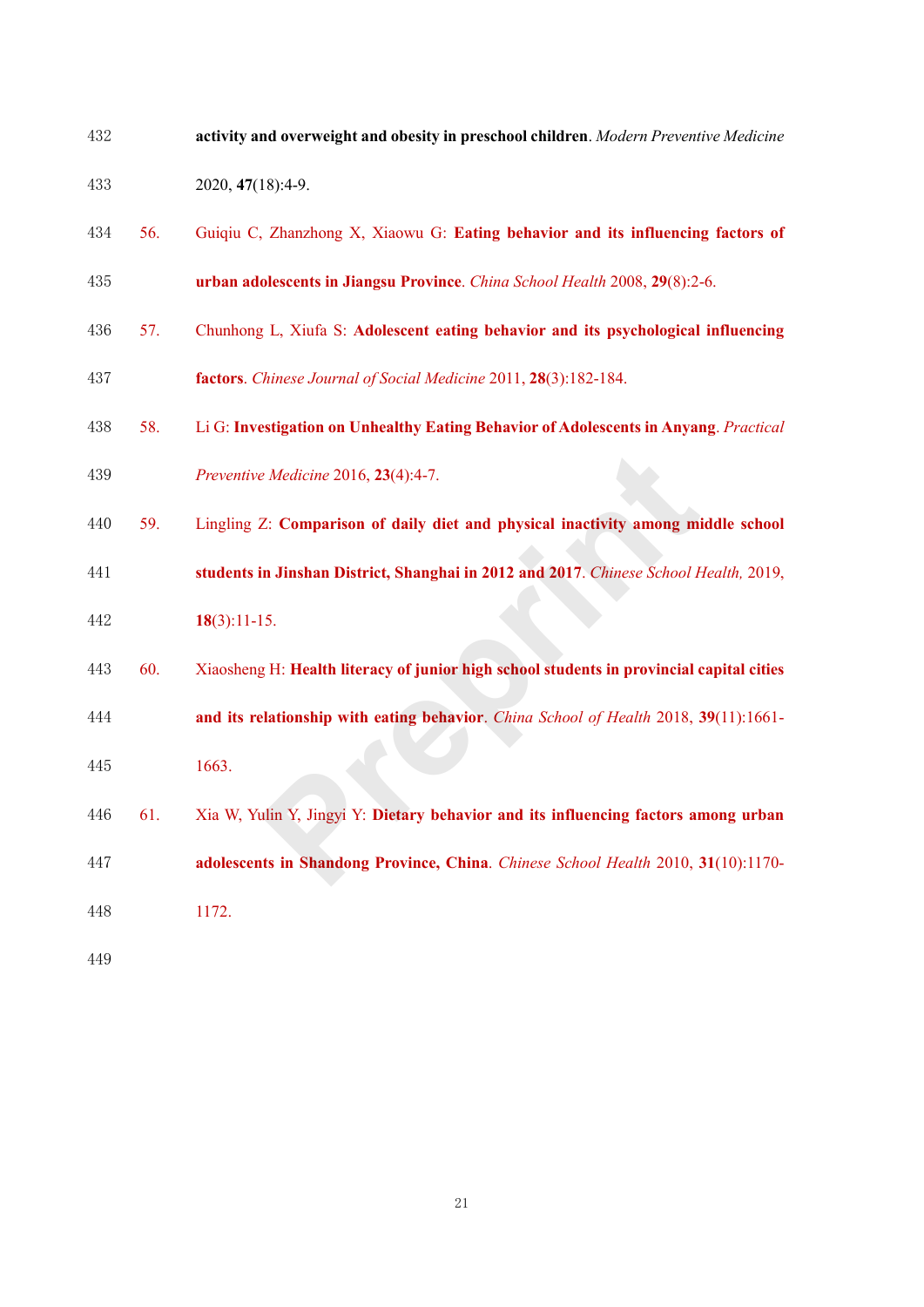| Characteristics             |                    | Cases | Percentage (%) |
|-----------------------------|--------------------|-------|----------------|
| Gender                      |                    |       |                |
|                             | Male               | 1036  | 53.96%         |
|                             | Female             | 884   | 46.04%         |
| Age(y)                      |                    |       |                |
|                             | $10 - 12$          | 518   | 26.98%         |
|                             | $13 - 15$          | 728   | 37.92%         |
|                             | $16 - 18$          | 674   | 35.10%         |
| BMI(kg/m <sup>2</sup> )     |                    |       |                |
|                             | < 18.5             | 76    | 3.95%          |
|                             | $18.5 - 24$        | 1112  | 57.92%         |
|                             | $24 - 26.9$        | 460   | 23.96%         |
|                             | >26.9              | 272   | 14.17%         |
| Only child                  |                    |       |                |
|                             | yes                | 1363  | 70.92%         |
|                             | no                 | 557   | 29.01%         |
| Parents' educational level  |                    |       |                |
|                             | Primary school     | 340   | 17.71%         |
|                             | Junior high school | 881   | 45.89%         |
|                             | Senior high school | 538   | 28.02%         |
|                             | University         | 161   | 8.38%          |
| Monthly family income (RMB) |                    |       |                |
|                             | $\leq 3000$        | 265   | 13.80%         |
|                             | 3000~6000          | 1016  | 52.92%         |
|                             | 6000~9000          | 460   | 23.96%         |

Table 1 The characteristics of included teenagers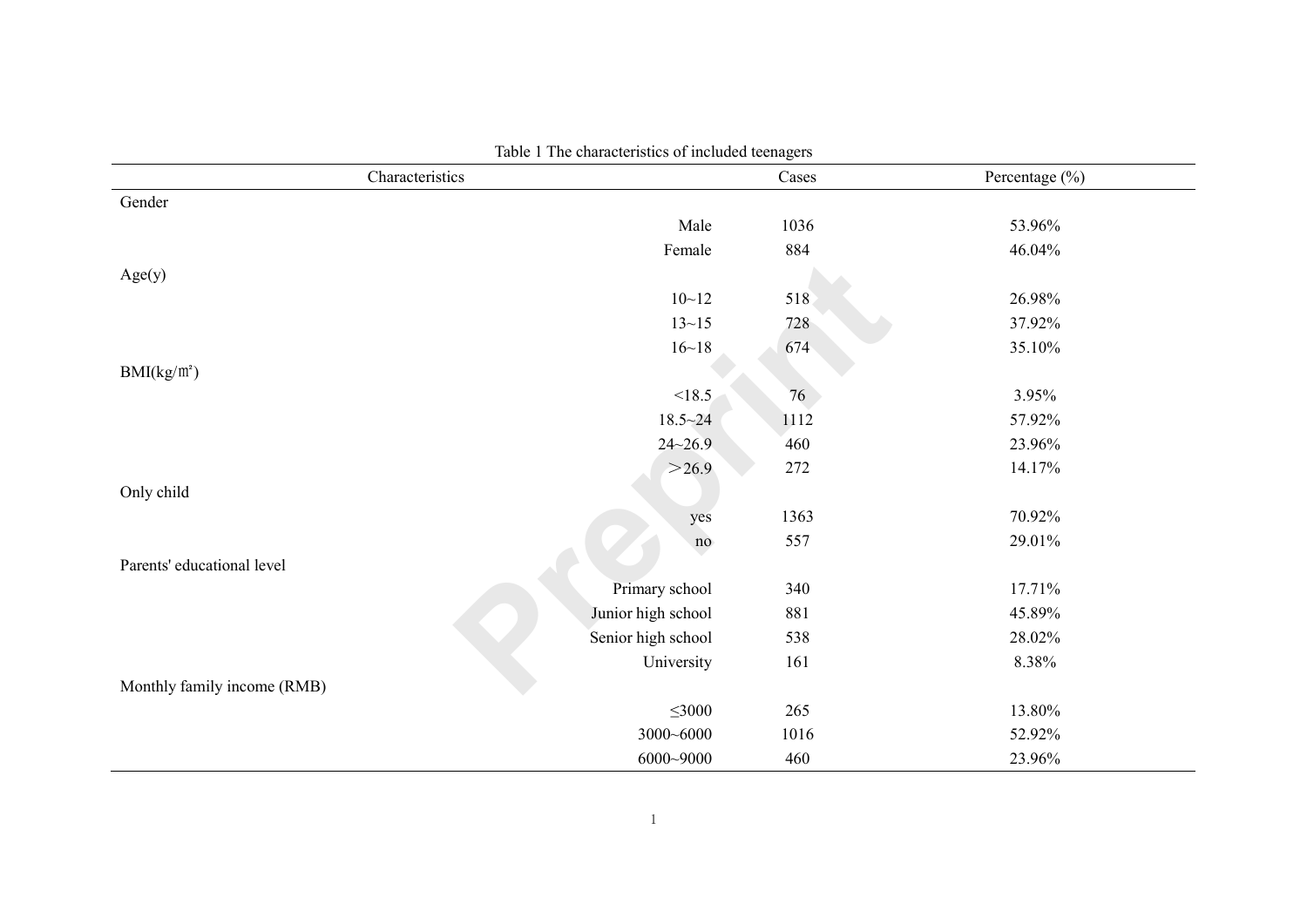|                      | $\geq 9000$ | 179  | 9.32%  |
|----------------------|-------------|------|--------|
| <b>IHLQCT</b> scores | <70         | 710  | 36.98% |
|                      | $\geq 70$   | 1210 | 63.02% |

BMI, body mass index; IHLQCT, Interactive Health Literacy Questionnaire for Chinese Teenagers **Preparament of the preparament of the United States of the Preprinting States and Preprinting States of the Preprint of the Pre**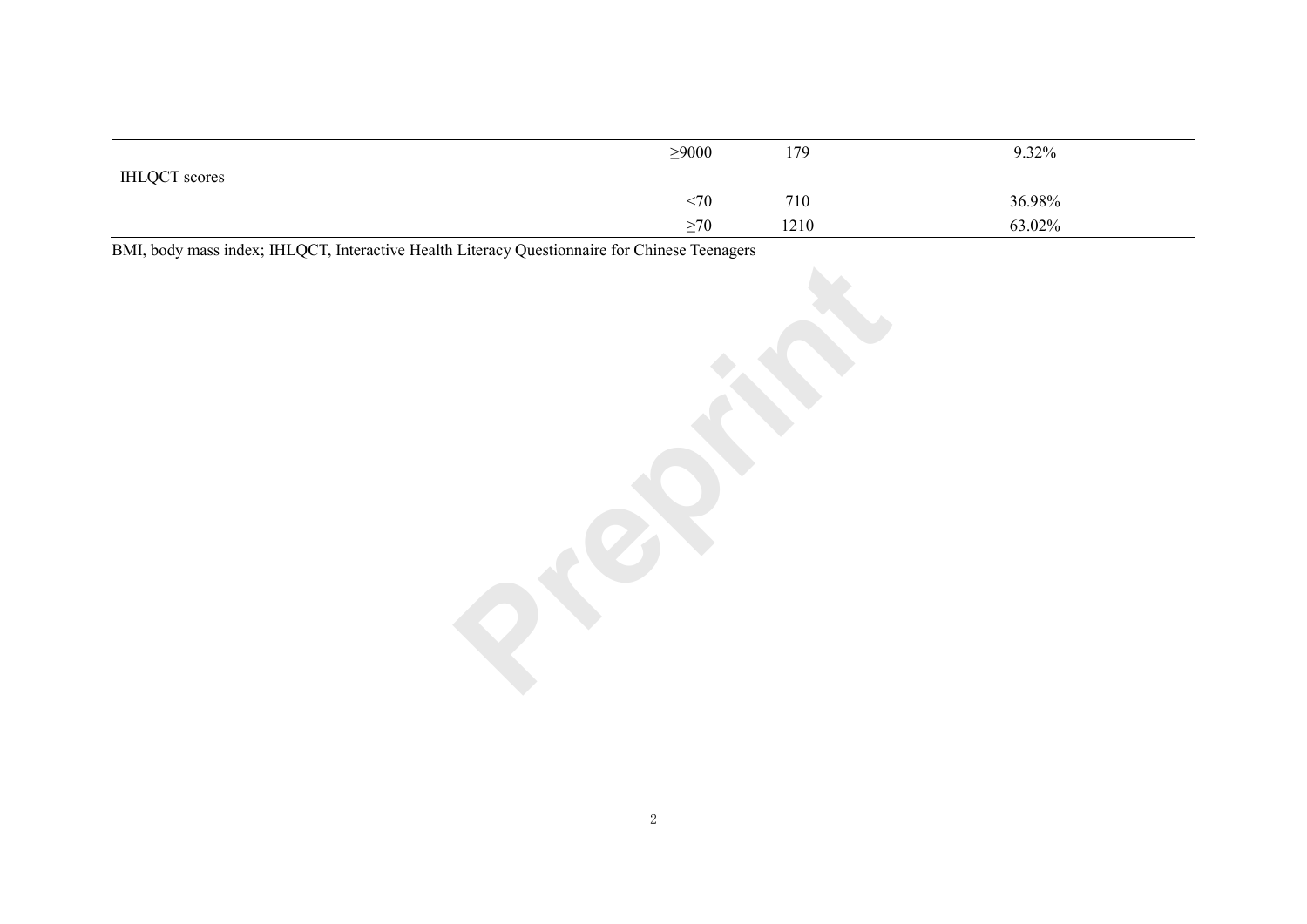| Factors                   | Risky dietary behavior pattern | Protecting dietary behavior pattern |  |  |
|---------------------------|--------------------------------|-------------------------------------|--|--|
| Vegetable                 | $-0.068$                       | 0.694                               |  |  |
| Fruit                     | 0.062                          | 0.771                               |  |  |
| <b>Breakfast</b>          | $-0.944$                       | 0.498                               |  |  |
| Milk                      | 0.125                          | 0.556                               |  |  |
| Sugar-sweetened beverages | 0.611                          | 0.017                               |  |  |
| Fried food                | 0.803                          | 0.024                               |  |  |
| High energy snack         | 0.619                          | 0.016                               |  |  |
| Eating out                | 0.574                          | $-0.020$                            |  |  |
|                           |                                |                                     |  |  |

Table 2 Factor loading matrix of dietary behavior patterns in teenagers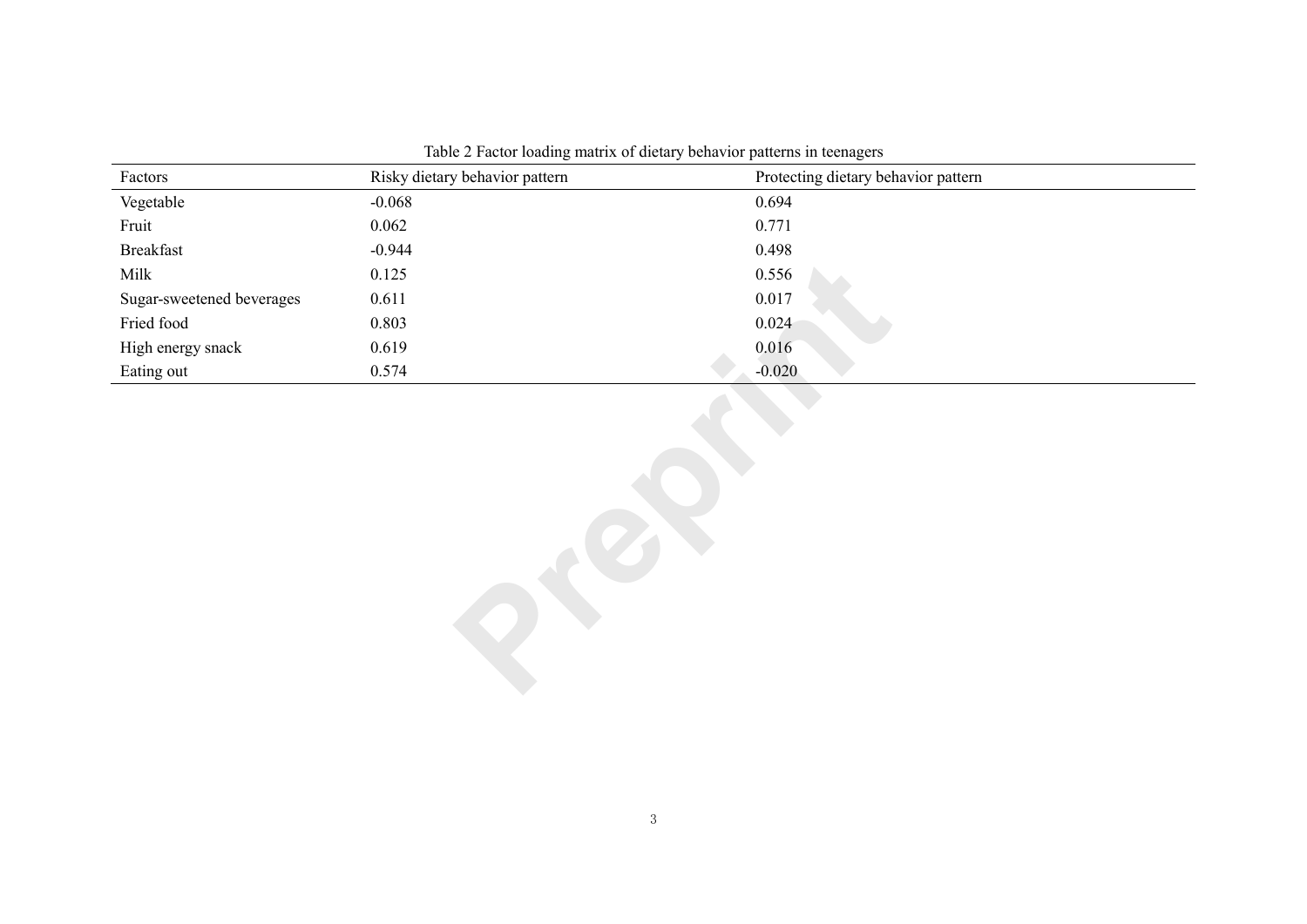| Characteristics             | Risky dietary behavior pattern |           |                         | Protecting dietary behavior pattern |  |
|-----------------------------|--------------------------------|-----------|-------------------------|-------------------------------------|--|
|                             | $M(P_{25}P_{75})$              | ${\bf P}$ | $M(P_{25} \sim P_{75})$ | ${\bf P}$                           |  |
| Gender                      |                                | 0.109     |                         | 0.012                               |  |
| Male                        | $-0.22(-0.75, 0.36)$           |           | $-0.07(-0.19, 0.25)$    |                                     |  |
| Female                      | $-0.21(-0.81, 0.47)$           |           | $0.13(-0.10, 0.58)$     |                                     |  |
| Age(y)                      |                                | 0.088     |                         | 0.043                               |  |
| $10 - 12$                   | $-0.11(-0.64, 0.55)$           |           | $0.27(-0.04, 0.77)$     |                                     |  |
| $13 - 15$                   | $-0.15(-0.91, 0.67)$           |           | $-0.14(-0.24, 0.31)$    |                                     |  |
| 16~18                       | $-0.31(-0.73, 0.09)$           |           | $0.19(-0.15, 0.85)$     |                                     |  |
| BMI(kg/m <sup>2</sup> )     |                                | 0.042     |                         | 0.041                               |  |
| < 18.5                      | $-0.07(-0.11, 0.34)$           |           | $-0.24(-0.62, 0.16)$    |                                     |  |
| $18.5 - 24$                 | $0.17(-0.42, 0.29)$            |           | $-0.12(-0.28, 0.05)$    |                                     |  |
| $24 - 26.9$                 | 0.45(0.01, 0.79)               |           | $-0.17(-0.86, 0.34)$    |                                     |  |
| >26.9                       | $0.53(-0.11, 0.89)$            |           | 0.33(0.08, 0.95)        |                                     |  |
| Only child                  |                                | 0.113     |                         | 0.006                               |  |
| Yes                         | $-0.22(-0.59, 0.14)$           |           | $0.09(-0.15, 0.28)$     |                                     |  |
| no                          | $-0.14(-0.45, 0.52)$           |           | $-0.25(-0.58, 0.07)$    |                                     |  |
| Parents' educational level  |                                | 0.083     |                         | 0.012                               |  |
| Primary school              | $-0.07(-0.13, -0.10)$          |           | $-0.17(-0.33, 0.14)$    |                                     |  |
| Junior high school          | $-0.26(-0.85, 0.12)$           |           | $-0.13(-0.53, 0.04)$    |                                     |  |
| Senior high school          | $-0.18(-0.36, 0.19)$           |           | $0.06(-0.14, 0.39)$     |                                     |  |
| University                  | $-0.04(-0.15, 0.33)$           |           | $-0.12(-0.47, 0.24)$    |                                     |  |
| Monthly family income (RMB) |                                | 0.058     |                         | 0.035                               |  |
| $\leq 3000$                 | $-0.28(-0.42, 0.21)$           |           | $-0.04(-0.20, 0.15)$    |                                     |  |
| 3000~6000                   | $-0.16(-0.55, 0.17)$           |           | $-0.17(-0.44, 0.19)$    |                                     |  |

Table 3 Univariate analyses on the characteristics and dietary behavior patterns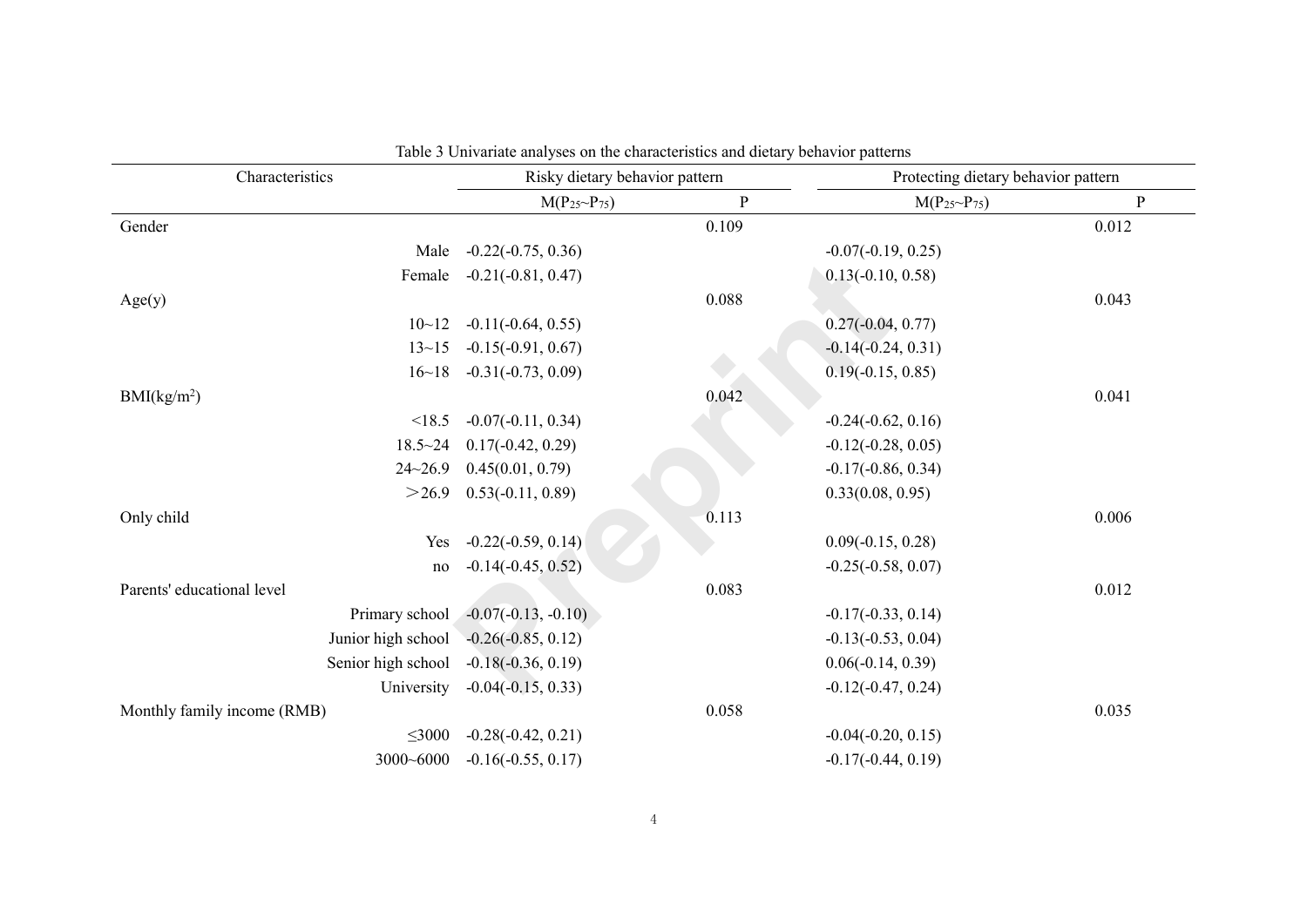|                      |     | $6000~9000$ $-0.23(-0.96, 0.78)$            |       | $0.12(-0.41, 0.37)$  |       |
|----------------------|-----|---------------------------------------------|-------|----------------------|-------|
|                      |     | $\geq 9000$ -0.02(-0.18, 0.72)              |       | 0.25(0.14, 0.81)     |       |
| <b>IHLQCT</b> scores |     |                                             | 0.011 |                      | 0.021 |
|                      |     | $\langle 70 \quad 0.35(0.88, 0.29) \rangle$ |       | $-0.03(-0.19, 0.24)$ |       |
|                      | >70 | 0.18(0.05, 0.74)                            |       | $0.17(-0.05, 0.30)$  |       |

BMI, body mass index; IHLQCT, Interactive Health Literacy Questionnaire for Chinese Teenagers **Preparational Control of the Preprinting Section 2014**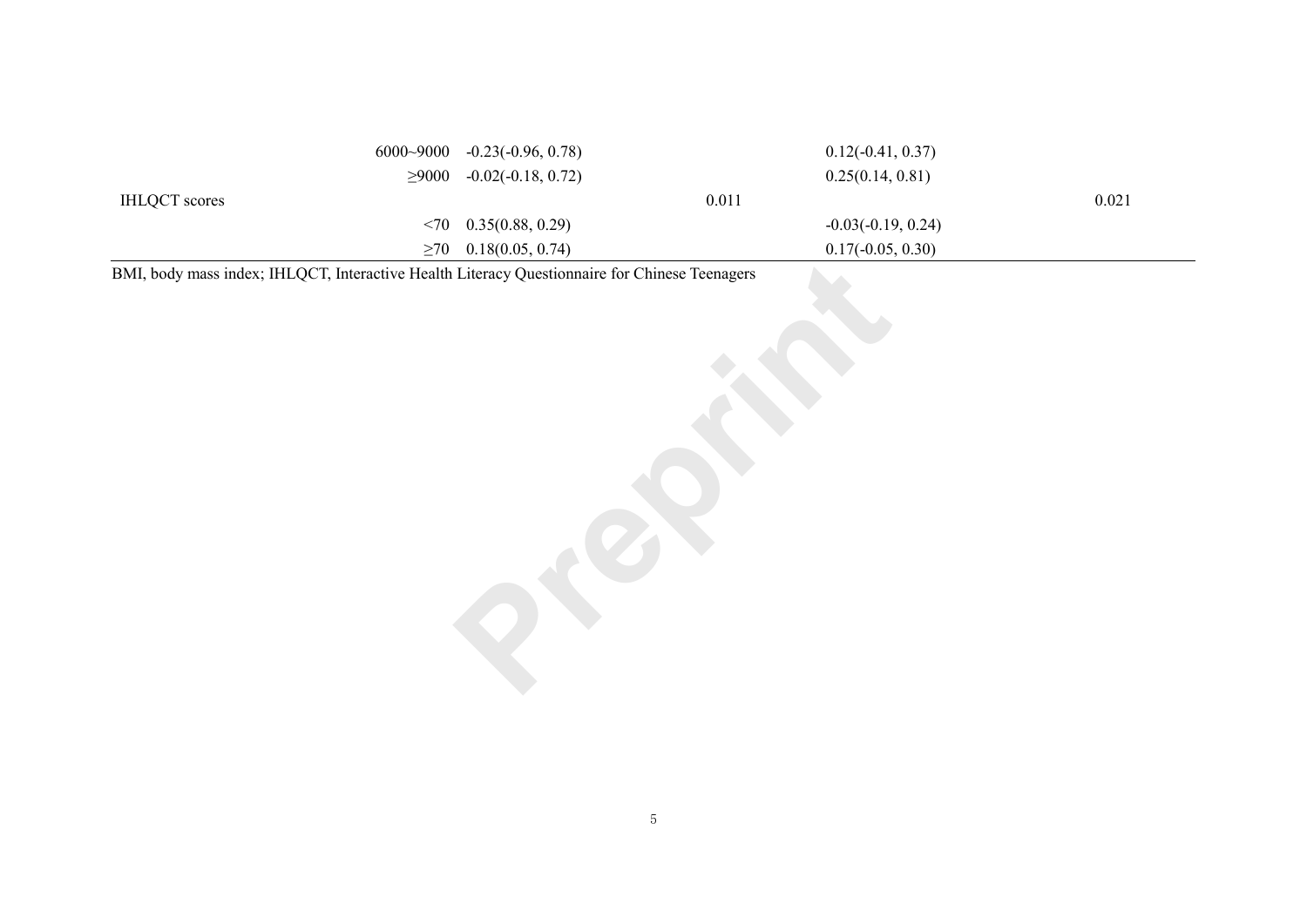| Characteristics                                                                               | $\beta$ (95%CI)       |          | $\mathbf{P}$ |  |  |
|-----------------------------------------------------------------------------------------------|-----------------------|----------|--------------|--|--|
| Gender                                                                                        | $0.25(-0.18-0.42)$    | 0.177    | 0.109        |  |  |
| Age(y)                                                                                        | $-0.12(-0.46, 0.14)$  | 1.183    | 0.114        |  |  |
| BMI(kg/m <sup>2</sup> )                                                                       | $0.18(-0.10, 0.44)$   | 4.209    | 0.071        |  |  |
| Only child                                                                                    | $-0.13(-0.38, -0.12)$ | 0.413    | 0.103        |  |  |
| Parents' educational level                                                                    | $-0.11(-0.19, 0.05)$  | $-2.405$ | 0.018        |  |  |
| Monthly family income                                                                         | 0.08(0.02, 0.16)      | 2.006    | 0.009        |  |  |
| <b>IHLQCT</b> scores                                                                          | 0.15(0.10, 0.23)      | 3.184    | 0.015        |  |  |
| BMI, body mass index; IHLQCT, Interactive Health Literacy Questionnaire for Chinese Teenagers |                       |          |              |  |  |

Table 4 Relationship between characteristics and risky dietary behavior patterns in teenagers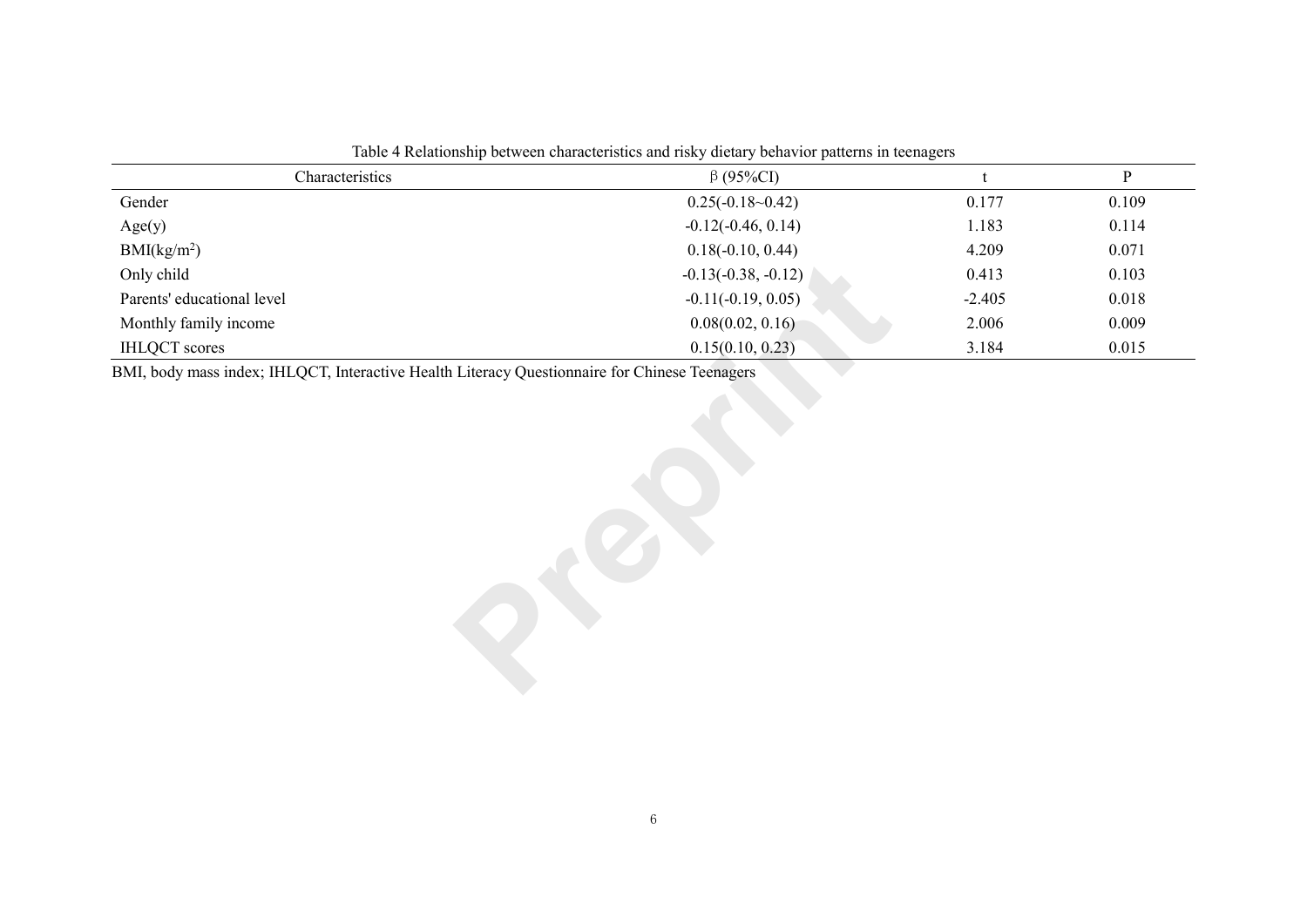| Characteristics            | $\beta$ (95%CI)       | $\mathbf t$ | $\mathbf{P}$ |
|----------------------------|-----------------------|-------------|--------------|
| Gender                     | $0.15(-0.04-0.38)$    | 1.207       | 0.103        |
| Age(y)                     | $-0.11(-0.63, 0.23)$  | 1.135       | 0.126        |
| BMI(kg/m <sup>2</sup> )    | $0.23(-0.10, 0.61)$   | 3.116       | 0.101        |
| Only child                 | $-0.12(-0.35, -0.09)$ | 2.013       | 0.012        |
| Parents' educational level | 0.49(0.13, 0.95)      | 5.226       | 0.004        |
| Monthly family income      | 0.14(0.08, 0.38)      | 2.163       | 0.022        |
| <b>IHLQCT</b> scores       | 0.45(0.24, 0.69)      | 2.005       | 0.036        |
|                            |                       |             |              |

Table 5 Relationship between characteristics and protecting dietary behavior patterns in teenagers